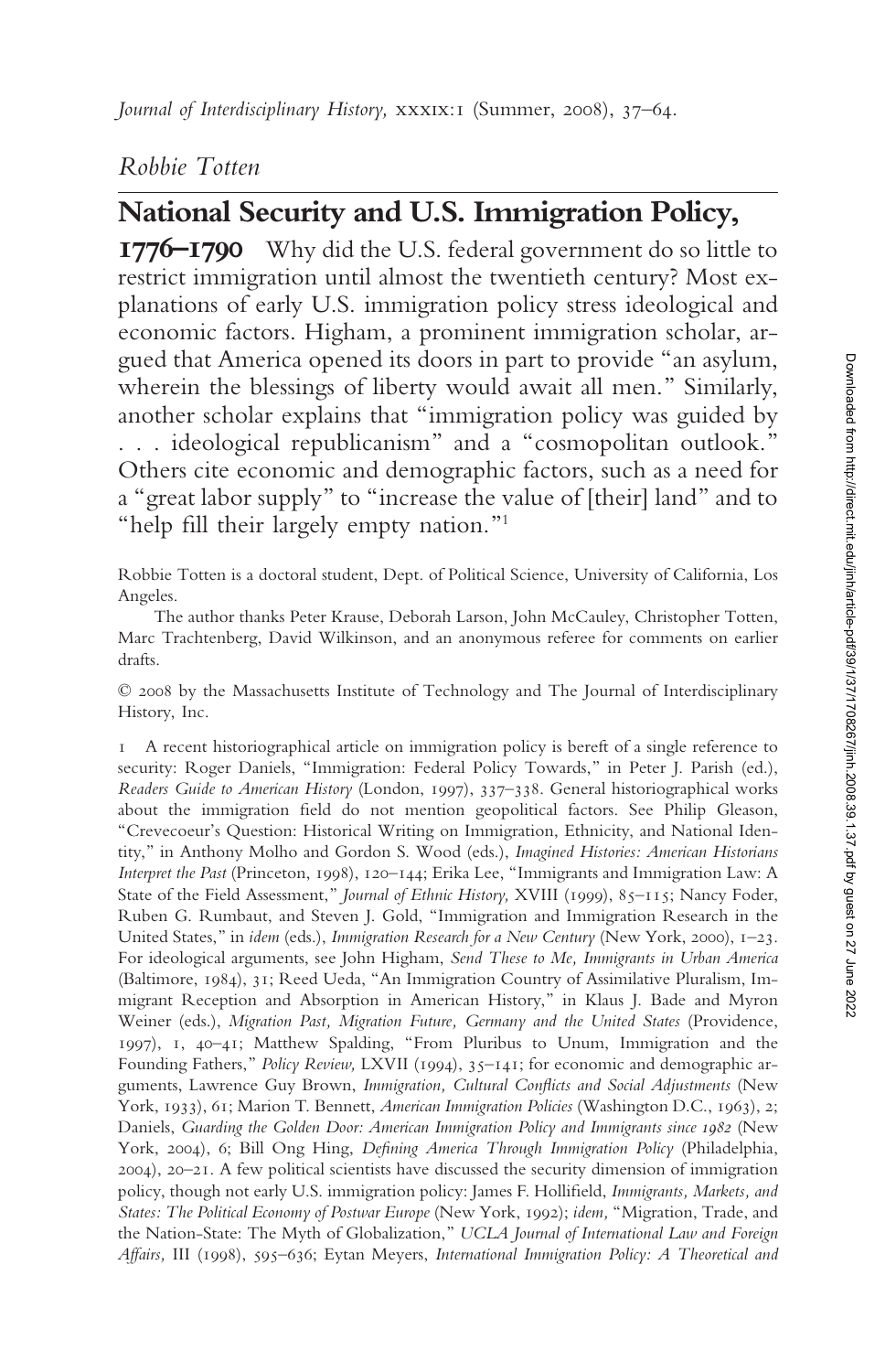#### **38** | ROBBIE TOTTEN

This article offers an alternative explanation of early U.S. immigration policy. It analyzes the policy area from a nationalsecurity perspective—a common analytical focus in the field of international relations—to argue that economic and ideological accounts of this issue are inadequate. Those in favor of immigration hoped to strengthen the nation, primarily by providing soldiers and money for the military; those opposed to immigration feared that it would compromise national security by causing domestic unrest and exposing the government to espionage and terrorism. These concerns were not unjustified: Other powers with territory in North America, such as Great Britain and Spain, attempted to stifle emigration to the United States to impede the new nation's growth. The debate has implications for immigration theory and contemporary policymakers.<sup>2</sup>

background and method During the "Open Door Era" from the early republic to approximately the twentieth century, the borders of the United States were legally unregulated by the federal government, except for a few minor restrictions—the Passenger Act of 1819, for one—that attempted to discourage certain un-

*Comparative Analysis* (New York, 2004); Christopher Rudolph, "Globalization and Security: Migration and the Evolving Conceptions of Security in Statecraft and Scholarship, *Security Studies,* XIII (2003), 1–32; *idem., National Security and Immigration: Policy Development in the United States and Western Europe since 1945* (Stanford, 2006); *idem,* "Security and the Political Economy of International Migration," *American Political Science Review,* XCVII (2003), 602– 620; Michael C. Lemay, *Guarding the Gates: Immigration and National Security* (Westport, 2006); Michael S. Teitelbaum and Weiner (eds.), *Threatened Peoples, Threatened Borders* (New York, 1995); Weiner, *The Global Migration Crisis: Challenge to States and to Human Rights* (New York, 1995). For two studies of early U.S. immigration policy that use analytical frameworks with several variables, see Daniel J. Tichenor, *Dividing Lines: The Politics of Immigration Control in America* (Princeton, 2002); Aristide Zolberg, *A Nation by Design: Immigration Policy in the Fashioning of America* (New York, 2006).

<sup>2</sup> For examples of works in international relations that analyze U.S. domestic politics from a security perspective see Gabriel Almond, "Review Article: The International-National Connection," *British Journal of Political Science,* XIX (1989), 237–259; Daniel H. Deudney, *Bounding Power: Republican Security Theory from the Polis to the Global Village* (Princeton, 2007); Peter Gourevitch, "The Second Image Reversed: The International Sources of Domestic Politics," *International Organization,* XXXII (1978), 881–911; Deborah Welch Larson, *Anatomy of Mistrust: U.S.-Soviet Relations During the Cold War* (Ithaca, 1997); *idem, Origins of Containment: A Psychological Explanation* (Princeton, 1985); John J. Mearsheimer, *The Tragedy of Great Power Politics* (New York, 2001) (for Mearsheimer's interpretation of U.S. immigration policy, see *ibid.,* 244, 246); Art A. Stein, *The Nation at War* (Baltimore, 1980); on historians and international theory, Marc Trachtenberg, *The Craft of International History: A Guide to Method* (Princeton, 2006); on historical work within political science, Karen Orren and Stephen Skowronek, *The Search for American Political Development* (Cambridge, 2004).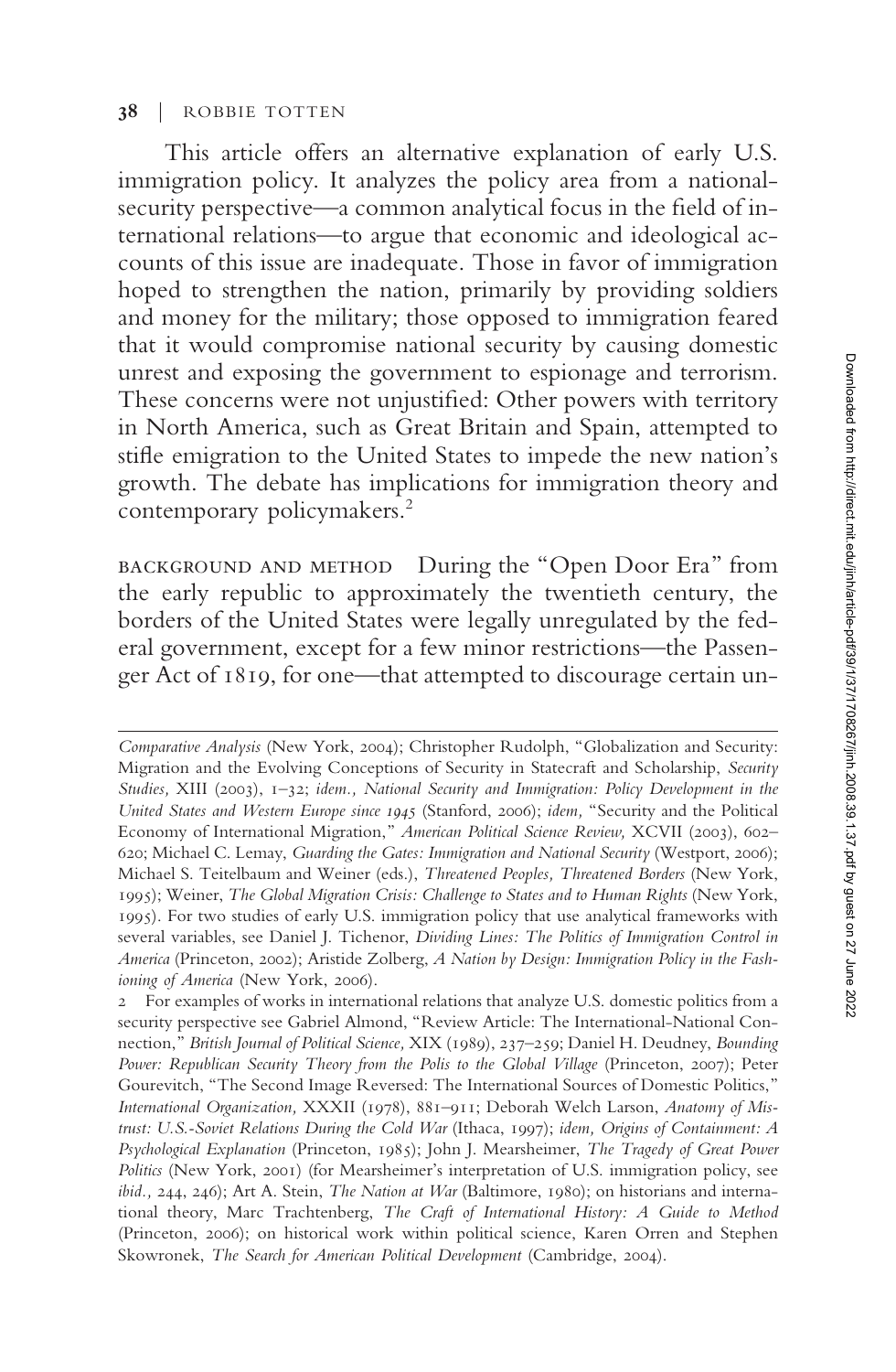desirable immigrants. Scholars have long pointed out that individual states tried to regulate immigration—mostly to keep out the poor, the criminal, and the sick—but the federal government did almost nothing. The result was mass migration.<sup>3</sup>

More than 19 million immigrants came to the United States during this period. As Table 1 indicates, this population surge helped shape the composition and strength of the nation. One study suggests that U.S. economic gains from migration were higher than those from trade during the nineteenth century. Considering that wealth is a main building block of military power, the country's rise to international prominence may owe more to mass migration than scholars recognize. The precedent for the nation's immigration policy was set far before its implementation during the early Republic. The secondary literature reveals that the founders deemed security to be an important component of this policy, as did successive leaders throughout the nineteenth and twentieth centuries.<sup>4</sup>

British and colonial officials offered a blueprint for American leaders to follow long before Independence. In accord with the contemporary mercantilist doctrine, "One should never fear that there may be too many subjects or too many citizens, considering that there is neither wealth nor power but of men," British and colonial leaders viewed population as a source of strength for the state. Accordingly, as early as the 1660s, in one of the oldest surviving speeches in the House of Commons on this matter, John Holland argued that increased immigration will "enlarge the Honour and Glory of the King... enlarge the Trade of the Kingdom

3 On the "Open Door Era," see Michael C. LeMay, *From Open Door to Dutch Door: An Analysis of U.S. Immigration Policy since 1820* (New York, 1987), 7–10; on the Passengr Act of 1819, Zolberg, *Nation by Design,* 99–100, 110–113; on federal immigration restrictions in the nineteenth century, Daniels, *Guarding the Golden Door; idem, Nation by Design,* 185–193; for summaries of state regulatory policies during this period, Edward Prince Hutchinson, *Legislative History of American Immigration Policy, 1798–1965* (Philadelphia, 1981), 388–404; James H. Kettner, *The Development of American Citizenship, 1608–1870* (Chapel Hill, 1978), 108–110; Benjamin J. Klebaner, "State and Local Immigration Regulation in the United States before 1882," *International Review of Social History,* III (1958), 269–295; Gerald L. Neuman, "The Lost Century of American Immigration Law (1776–1875)," *Columbia Law Review,* XCIII (1993), 1833–1901; Zolberg, *A Nation by Design,* 72–76.

4 On the benefits from immigration, see Rudolph, "Globalization and Security,"  $14-15$ ; Timothy J. Hatton and Jeffrey G. Williamson, *The Age of Mass Migration: Causes and Economic Impact* (New York, 1998); on wealth as the building block of national power, Mearsheimer, *Great Power Politics,* 55–82, 143–145; on the foundation of early immigration policy, Tichenor, *Dividing Lines,* 54–55. For the secondary literature supporting a security interpretation of U.S. immigration policy, see n. 44.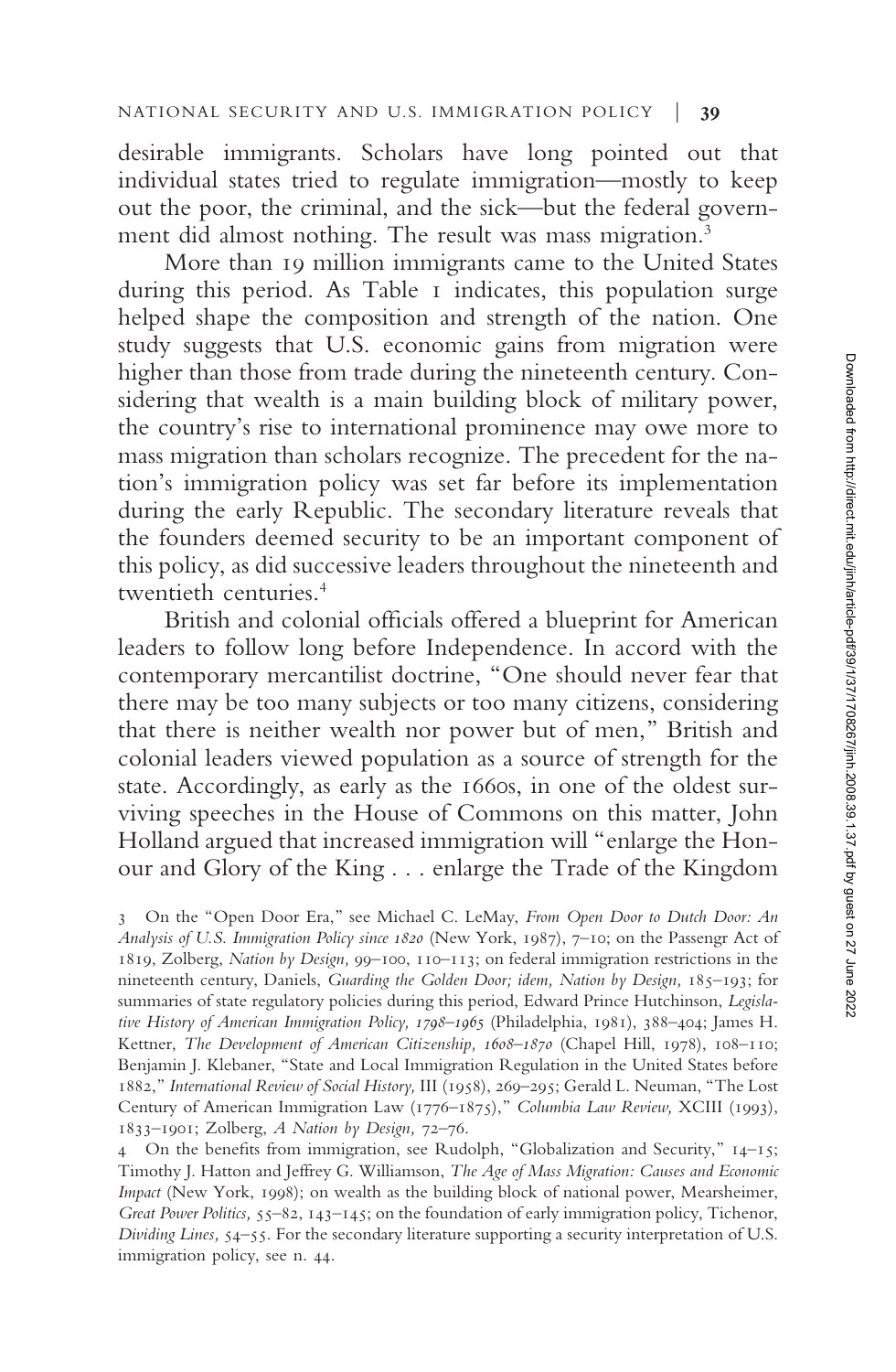| U.S. RELATIVE SHARE OF WORLD WEALTH    |      |               |      |                                                         |      |       |                                                                 |
|----------------------------------------|------|---------------|------|---------------------------------------------------------|------|-------|-----------------------------------------------------------------|
| 1830                                   | 1840 | 1850          | 1860 | 1870                                                    | 1880 | 1890  | 1900                                                            |
| $12\%$                                 |      | $12\%$ $15\%$ | 13%  | 16%                                                     | 23%  | 35%   | 38%                                                             |
| U.S. POPULATION (IN THOUSANDS)         |      |               |      |                                                         |      |       |                                                                 |
| 1830                                   |      | 1840 1850     | 1860 | 1870                                                    | 1880 | 1890  | 1900                                                            |
|                                        |      |               |      | 12,866 17,089 23,192 31,443 38,558 50,189 62,980 76,212 |      |       |                                                                 |
| IMMIGRATION TO THE U.S. (IN THOUSANDS) |      |               |      |                                                         |      |       |                                                                 |
|                                        |      |               |      |                                                         |      |       | 1821-30 1831-40 1841-50 1851-60 1861-70 1871-80 1881-90 1891-00 |
| I43                                    | 599  |               |      | $1,713$ $2,598$ $2,315$ $2,812$                         |      | 5,246 | 3,688                                                           |

*Table 1* U.S. Share of World Wealth, Population, and Immigration, 1820– 1900

note Because the federal government did not keep track of the number of immigrants who entered the country prior to 1820, it is difficult to ascertain how many foreigners arrived during this period, but several scholars have attempted estimates, which range from approximately 250,000 to 534,000 immigrants for varying periods between 1781 and 1819. See Aaron S. Fogleman, "From Slaves, Convicts, and Servants to Free Passengers: The Transformation of Immigration in the Era of the American Revolution, *Journal of American History,* LXXXV (1998), 44, 66–67, 73–76; the discussion and sources cited in Aristide R. Zolberg, *A Nation by Design: Immigration Policy in the Fashioning of America* (New York, 2006), 62–63.

sources Wealth data are from John Mearsheimer, *The Tragedy of Great Power Politics* (New York, 2001), 248 (for his definition of *wealth*, see 71). Population and immigration data are from B. R. Mitchell, *International Historical Statistics: The Americas, 1750–1988* (New York, 1993), IV, 90–92.

. . . [and] weaken our encreasing Neighbours that may possibly become the worst of our Eneymes." With this mercantilist principle in mind, British officials devised ongoing incentives to boost the population of its North American territories, at least until the colonists seemed likely to revolt. But because Britain did not want to deplete its own citizenship to populate the colonies, it often preferred to invite industrious foreign workers, whose manpower would simultaneously strengthen the Empire and deprive the enemy. Acting under the assumption that "the increase of People is a Means of advancing the Wealth and Strength of any nation or Country," Parliament enacted a naturalization law in 1740 to attract foreign emigration to America.<sup>5</sup>

<sup>5</sup> The mercantilist comment is by Jean Bodin, quoted in Zolberg, *Nation by Design,* 28. Sir John Holland, the House of Commons, May 4, 1664, in Caroline Robbins, "A Note on General Naturalization under the Later Stuarts and a Speech in the House of Commons on the Subject in 1664," *Journal of Modern History,* XXXIV (1962), 177. For the quotation on popula-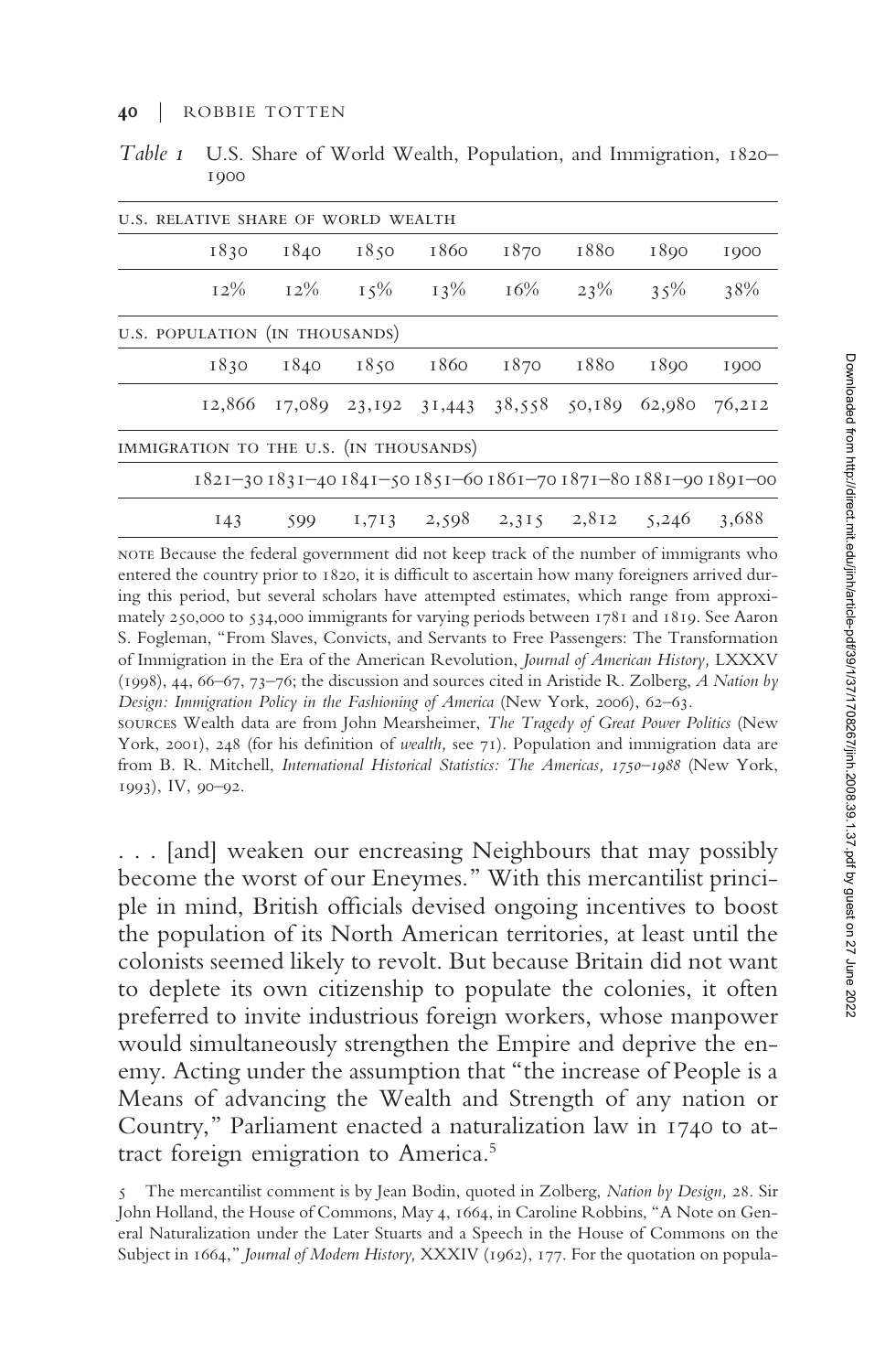This measure suggests a simplicity about British policy that belies the intricacy of the security measures involved in migration. British officials were hardly averse to use migration as if it were a precision-guided weapon or to treat those belonging to certain ethnic, racial, religious, or other groups as if they were pieces on a chess board. "National security and mercantilist concerns" were behind a 1709 measure, explicitly approved by the queen, to emigrate 3,000 Palatines from London to the New York frontier "to serve as a defensive barrier against the French and the Indians" and to provide raw materials for the British fleet. To ensure the preservation of Canadian holdings, moreover, the British attempted forcibly to move French-speaking Acadians, suspected of abetting the enemy, from Nova Scotia to the colonies "in Order to terrify the other Inhabitants from Clandestine Practices of betraying the English Subjects into the Indians' hands." Similarly, British, as well as other European, leaders, sought to bolster homeland security by sending convicts, drunkards, insolvents, the sick, and such misfits as elk killers, sheep stealers, and forest burners to the colonies, even sometimes paying their passage.<sup>6</sup>

Colonial leaders also attempted to use migration for security purposes, as reflected in the preambles of the legislation that they devised to attract foreigners, which included incentives like tax exemptions, land, naturalization, and other political advantages, tools, and provisions. The Georgia assembly passed an act in 1757 to encourage immigration under the premise that it is "of the

tion and strength, see John Duncan Brite, "The Attitude of European States toward Emigration to the American Colonies and the United States 1607–1820," unpub. Ph.D. diss. (University of Chicago, 1937), 178–179; on the British general naturalization law of 1740 and the quotation, Kettner, *Development of American Citizenship,* 74. For further analysis of British immigration and population policy, see Bernard Bailyn, *Voyagers to the West: A Passage in the Peopling of America on the Eve of the Revolution* (New York, 1986), 29–57; Brite, "Attitude of European States," 160–224; Milfred Campbell, "'Of People either too Few or too Many': The Conflict of Opinion on Population and Its Relation to Emigration," in William Appleton Aiken and Basil Duke Henning (eds.), *Conflict in Stuart England: Essays in Honour of Wallace Notestein* (New York, 1970), 169–203; Emberson Edward Proper, *Colonial Immigration Laws: A Study of the Regulation of Immigration by the English Colonies in America* (New York, 1900), 73–76; Zolberg, *Nation by Design,* 26–51; on British naturalization law, *ibid.,* 39.

<sup>6</sup> On British migration policy regarding the Palatines, see Philip Otterness, *Becoming German: The 1709 Palatine Migration to New York* (Ithaca, 2004), 72–73; on British action against the French-speaking Acadians and the related quotation, Geoffrey Plank, *An Unsettled Conquest: The British Campaign Against the Peoples of Acadia* (Philadelphia, 2001), 1; on shipping undesirables, see A. Roger Ekirch, *Bound for America: The Transportation of British Convicts to the Colonies, 1718–1775* (New York, 1987); Bailyn, *Voyagers to the West,* 260–262, 292–295; Brite, "Attitude of European States," 265–287; Zolberg, *Nation by Design,* 26, 35–36.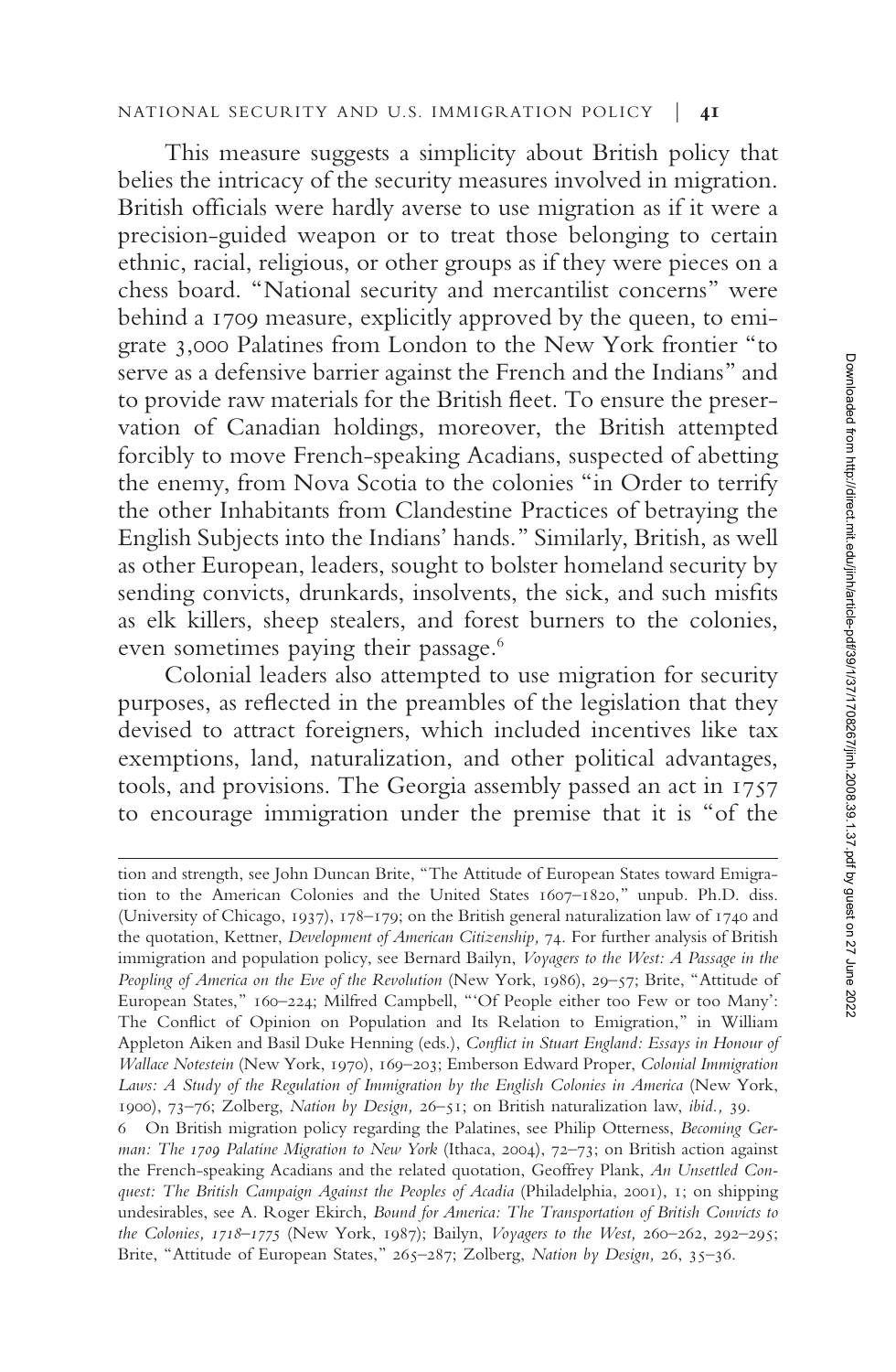greatest Importance to the safety of the British Empire in America that the Province of Georgia should be peopled with a Number of Inhabitants sufficient to repel any Invasion or Incroachment of foreign Powers, and to prevent any Incursion of the Indians." The South Carolina assembly passed a similar statute because "nothing contributes more to the safety and flourishing estate of any country than the multitude of people." From 1696 to 1741, South Carolina enacted ten laws to attract immigrants, including one that naturalized the deceased, conferring valid titles to estates on those born in another country. Many of the other colonial governments employed promotion agents to spread word of these enticements throughout Europe.<sup>7</sup>

The security measures taken by colonial leaders regarding immigration were often more complex than they seemed on the surface. Franklin's controversial *Observations Concerning the Increase of Mankind, Peopling of Countries, Etc.,* which helped to lose him a seat in the Pennsylvania Assembly, is a case in point. Beyond its standard mercantilist talk, Franklin conditioned his recommendation with a decidedly racist corollary, advising the exclusion of *"Palatine Boors"* and "the Sons of *Africa*" because they were a threat to domestic stability and security. Similarly, Massachusetts officials attempted to emigrate Jesuits to other colonies out of suspicion that they "by subtile insinuations seduced and withdrawn the Indians from obedience, and stirred them up to sedition and open rebellion." South Carolina officials developed the Headright System and related land-grant programs to "limit the future importation of Negroes and... encourage the immigration of whites"; the colonists there lived in fear of slave revolts, since blacks outnumbered whites in many parts of the state at the time<sup>8</sup>

<sup>7</sup> For the Georgia and South Carolina statutes, see Erna Risch, "Encouragement of Immigration as Revealed in Colonial Legislation," *Virginia Magazine of History and Biography,* XLV (1937), 2, 4 n.; on colonial efforts to entice foreigners, Edward A. Hoyt, "Naturalizaton Under the American Colonies: Signs of a New Community," *Political Science Quarterly,* LXVII, (1952), 262–263; on colonial laws, Proper, *Colonial Immigration Laws; idem,* "Encouragement of Immigration," 1–10; Zolberg, *Nation by Design,* 39; on South Carolina's laws, *idem, Colonial Immigration Laws,* 69 n.; on promotion agents, Brite, "Attitude of European States," 127– 160; on recruitment practices, Bailyn, *Voyagers to the West,* 296–323.

<sup>8</sup> Benjamin Franklin, "Observations Concerning the Increase of Mankind, Peopling of Countries, etc.," in J. A. Leo Lemay (ed.), *Benjamin Franklin: Writings* (New York, 1987), 373–374. Franklin sought to restrict entrance to the colonies for Germans and slaves primarily because the former would "establish their Language and Manners to the Exclusion of ours" and the latter would "darken its people." On Franklin's loss of a seat in the 1764 election, see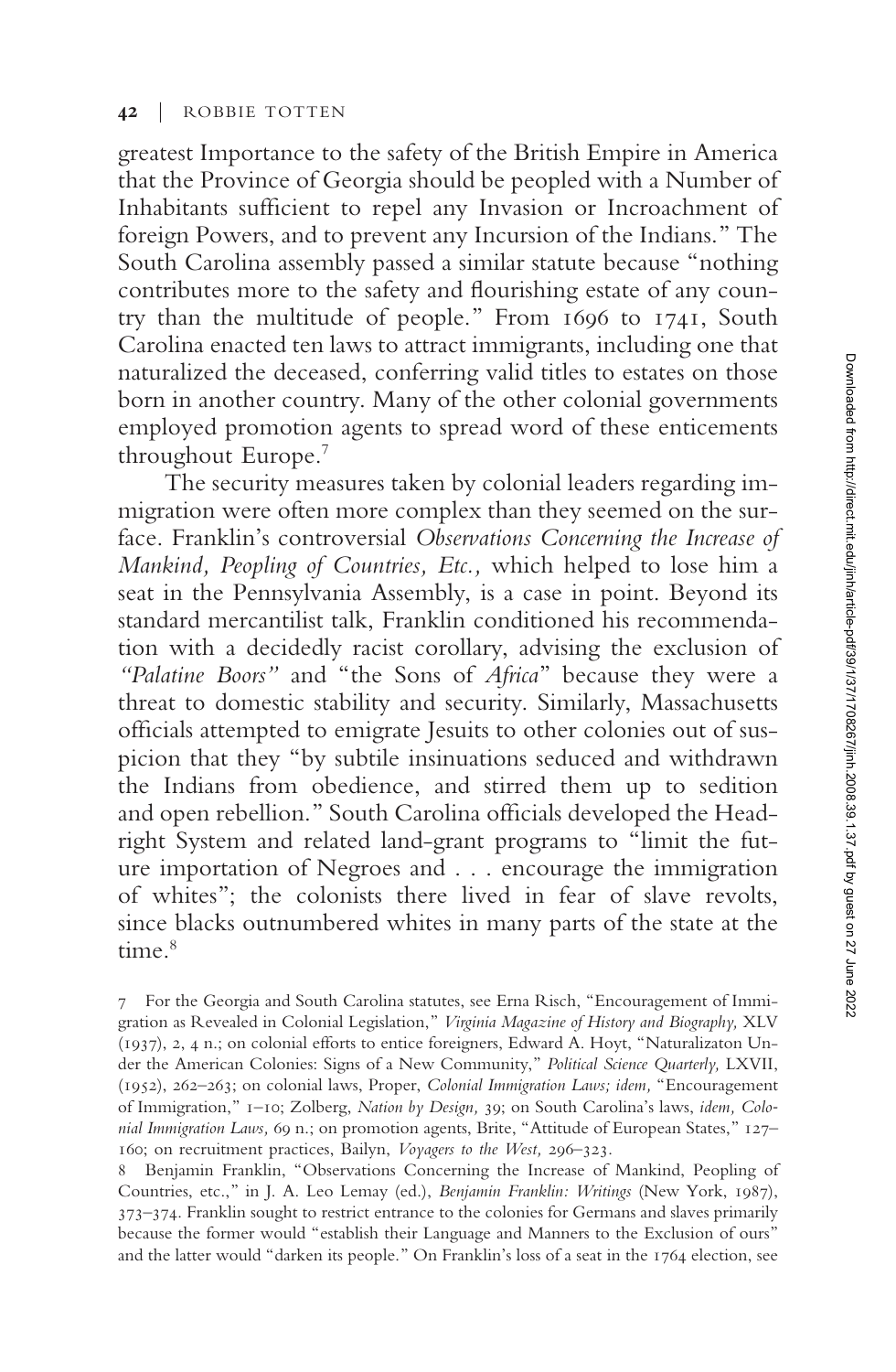#### NATIONAL SECURITY AND U.S. IMMIGRATION POLICY | **43**

Although colonial and British policies were similar in many respects, the eighteenth-century British practice of dumping criminals upon the colonies became a point of contention, leading Franklin to exclaim, "Thou art called our MOTHER COUN-TRY; but what good *Mother* ever sent *Thieves* and *Villains* to accompany her *Children,*" and "We do not ask Fish, but thou givest us *Serpents,* and worse than Serpents!" British leaders, however, disregarded colonial attempts to ban the importation of criminals. Later, when the British feared that "the continual emigrations from Ireland and Scotland will soon render our [American] colonies independent on the mother-country," Parliament attempted to curtail further emigration to North America, disallowing the acts designed by the colonists to entice foreigners. Thomas Jefferson and his fellow revolutionaries, as discussed below, considered these policies adequate grounds for independence.<sup>9</sup>

Colonial leaders were obviously cognizant of the connection between national security and immigration. However, the founders, perhaps because they were convinced that the strength of a country depended on the size of its population, never directly subjected the topic to national debate or officially "recorded" an immigration policy: The doors to the United States remained ajar because no national legislation was in place to close them. Nonetheless, the nation's architects were not oblivious to what one scholar called their "non-decisions" about immigration.<sup>10</sup>

William S. Hanna, *Benjamin Franklin and Pennsylvania Politics* (Stanford, 1964), 154–169; on Massachusetts leaders attempting to emigrate Jesuits, Proper, *Colonial Immigration Laws,* 27; on Pennsylvania leaders' attempt to restrict Palatine immigration, *ibid.,* 46–49; on South Carolinian immigration policy, Robert K. Ackerman, *South Carolina Colonial Land Policies* (Columbia, 1977), 4, 48–49, 89–90; Rachel N. Klein, "Ordering the Backcountry: The South Carolina Regulation," *William and Mary Quarterly,* XXXVIII (1981), 663; Jane Revill, *A Compilation of the Original Lists of Protestant Immigrants to South Carolina, 1763–1773* (Columbia, 1939). South Carolinian officials also sought white immigrants for help "defending the southern frontier against the Indians, the Spanish, and the French" (Ackerman, *South Carolina,* 48). On the fear of slave revolt, see Walter C. Rucker, *The River Flows On: Black Resistance, Culture, and Identity Formation in Early America* (Baton Rouge, 2006), 91–119.

<sup>9</sup> Franklin, "On Transported Felons," *Pennsylvania Gazette,* 11 April 1751, in Lemay (ed.), *Franklin,* 358; Franklin, "Rattle-Snakes for Felons," in *ibid.,* 9 May 1751, in Lemay (ed.), *ibid.,* 359–361. On the potential effect of emigration to the colonies, see Bailyn, *Voyagers to the West,* 38; on the British restricting emigration to the colonies, *ibid.,* 49–66; Proper, *Colonial Immigration Law,* 75–76 (Mark Petracca found that Proper may have mistakenly identified the proposal on page 76 as an act; see Zolberg, *Nation by Design,* 490, *n.*); Zolberg, *Nation by Design,* 37–38; on European leaders' attempts to restrict emigration, Brite, "Attitudes of European States," 195–224.

<sup>10</sup> Although the founders never directly discussed or "set" an immigration policy, the Con-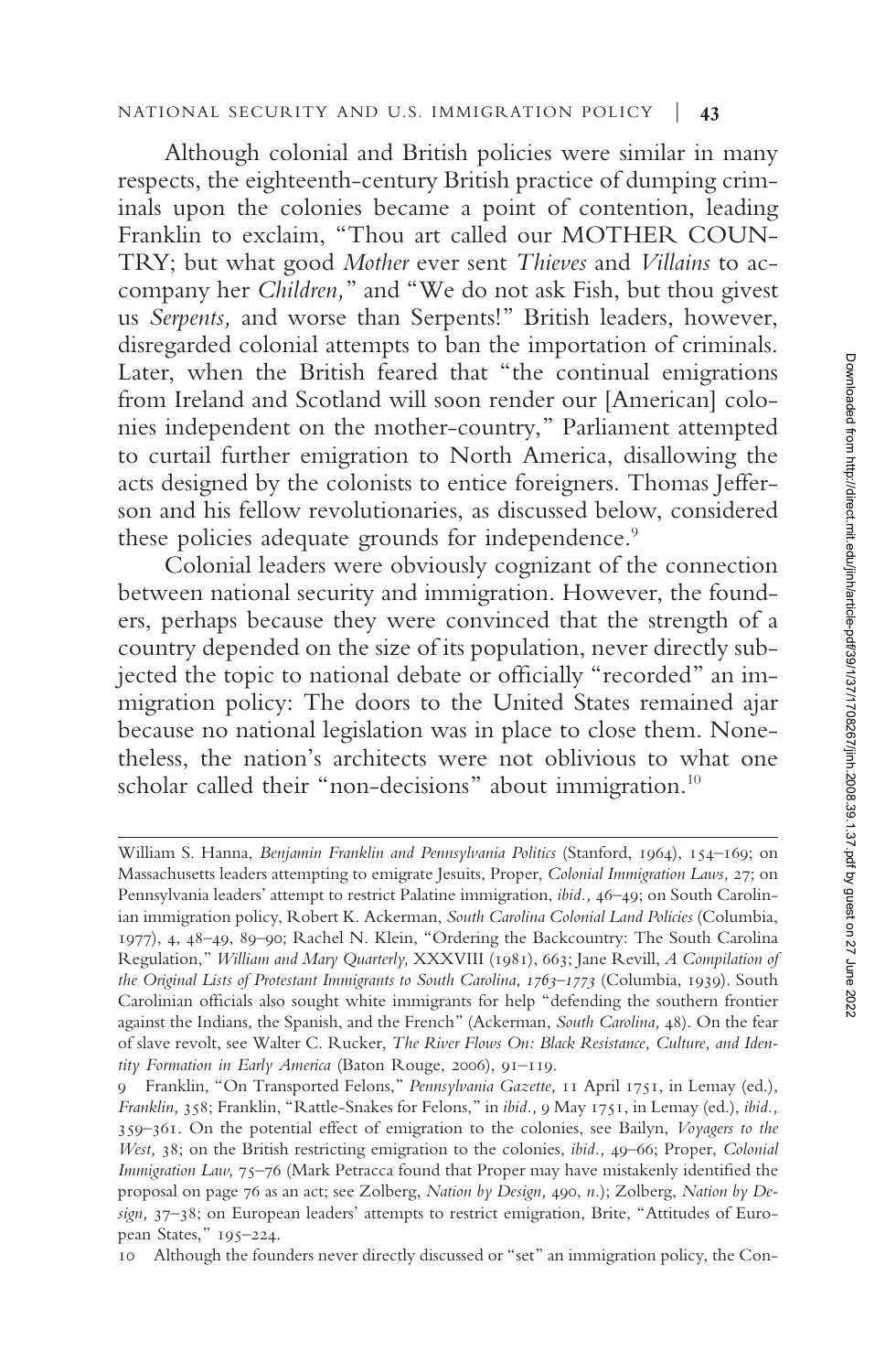#### **44** | ROBBIE TOTTEN

The absence of legislation and of any national forum about immigration during the early republic constrains any straightforward explanation of the forefathers' position on immigration. But indirect evidence is available from three sources: key policy debates on issues related to immigration, such as naturalization; private correspondence between leaders on immigration; and academic and public debate about immigration. This approach may not amount to a comprehensive history of early immigration policy, but it can reveal the extent to which issues of national security were factored into U.S. policy. The analysis focuses primarily on the pro-immigration sentiment, since it ultimately translated into the open door policy. $11$ 

pro-immigration sentiment Geopolitics can reveal much about early U.S immigration policy. As the colonies grew in population and strength, Britain, concerned that "the great increase of people in the said colonies [would have] an immediate tendency to produce independency," began desperately to inhibit emigration there, eventually imposing formal and informal restrictions against English and Scottish travelers after the colonies were de-

stitution reveals that they had a liberal policy in mind. For example, it provided, "The Congress shall have the power . . . to establish a uniform rule of naturalization" (Article I, Section 8), and in 1790, at its first opportunity, Congress set generous naturalization terms: Any free white person who resided for two years "within the limits and under the jurisdiction of the United States" could acquire American citizenship (Act of March 26, 1790). Furthermore, the constitutional architects, despite objections from several deliberators, protected the slave trade for twenty years, a major source of immigration and labor for the early Republic (Article I, Section 9). The most significant action taken by the framers to promote immigration was to make natives and immigrants eligible for every political office except the vice-presidency and the presidency (Article I, Section 2; Article I, Section 3; Article II, Section 1). See William S. Bernard (ed.), *American Immigration Policy—A Reappraisal* (New York, 1950), 4–5. On "nondecisions," see Tichenor, *Dividing Lines,* 53.

<sup>11</sup> On three occasions before 1800, Congress changed the number of years a foreigner had to reside in the U.S. before becoming eligible for citizenship, but not the open-border policy. See Frank George Franklin, *The Legislative History of Naturalization in the United States: From the Revolutionary War to 1861* (Chicago, 1906), 33–97; Kettner, *Development of American Citizenship,* 235–246.

The shortcoming of this article's methodological approach is the difficulty of determining direct causation. If the forefathers had discussed and voted on immigration legislation during the early republic, the extent to which security played into their decisions would be subject to direct analysis. Fortunately, the founders discussed immigration in relation to other policies, such as the naturalization act of 1790. For historical accounts of immigration policy during the early Republic, see Tichenor, *Dividing Lines,* 49–55; Zolberg, *Nation by Design,* 58–98.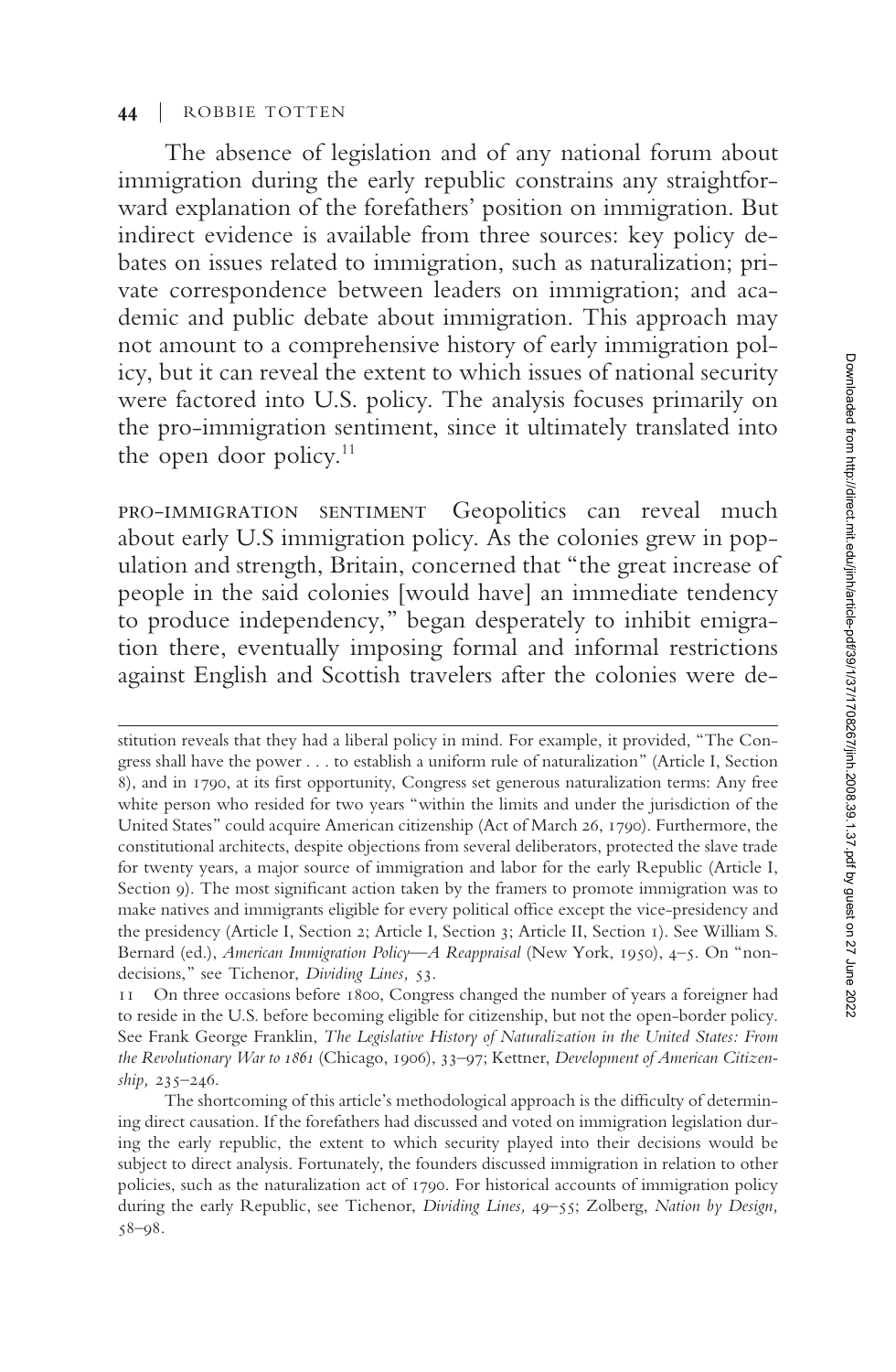clared in rebellion on August 23, 1775. Eager for the security advantages of a robust population, the colonists were not pleased. The Declaration of Independence—the first document of the new nation—accused King George III of "endeavor[ing] to prevent the population of these states; for that purpose obstructing the Laws of Naturalization of Foreigners; refusing to pass others to encourage their migration hither." Why was the first security decision by the founders, to wage war against a significantly stronger superpower, based in part on immigration? $12$ 

Colonial officials and early U.S. leaders feared for their survival on a continent in which Native Americans, the British, the French, and the Spanish had been fighting for control for more than a century. The Confederation of States was surrounded by external powers on its northern, southern, and western borders; it had ample reason to be wary of them all. British leaders refused to surrender their northeastern forts as the Treaty of Paris had mandated; Spanish provocateurs paid American authorities to persuade their countrymen to defect; and both Britain and Spain attempted to undercut American strength by inciting American Indians to attack settlers and by denying the states access to the Mississippi, the West Indies, and the North Atlantic fisheries. Moreover, "as American settlers pushed further west, they often forcibly removed Indians from their lands, and, in turn, the Indians, often countenanced by Britain and Spain, attacked settlers, stole livestock, and destroyed crops."<sup>13</sup>

13 Totten, "Security and the Making of the U.S. Constitution," unpub. paper. Francisco Rendón to Jose de Gálvez, January 30, 1784, in Mary A. Giunta (ed.), *The Emerging Nation: A Documentary History of the Foreign Relations of the United States under the Articles of Confederation, 1780–1789* (Washington, D.C., 1996) [hereinafter *frus*], II, 293. On the international climate in the late eighteenth century, see Daniel George Lang, *Foreign Policy in the Early Republic: The Law of Nations and the Balance of Power* (Baton Rouge, 1985); on British and Spanish attempts to undermine U.S. security, Alfred Leroy Burt, *The United States, Great Britain, and British North America from the Revolution to the Establishment of Peace after the War of 1812* (New York, 1961); Frederick W. Marks III, *Independence on Trial: Foreign Affairs and the Making of the Constitution* (Wilmington, 1984), 5–12, 21–36, 19–21, 52–95; Arthur P. Whitaker, *The Spanish-American Frontier, 1783–1795* (New York, 1927); on the American Indian threat, see Marks, *Independence on Trial,* 3–52.

<sup>12</sup> Many scholars of the early republic are quick to cite the forefathers' anti-immigrant and "nativist" remarks. See Higham, *Strangers in the Land: Patterns of American Nativism, 1860–1925* (New Brunswick, 1955), 4–8; Roy L. Garis, *Immigration Restriction* (New York, 1927), 22–27; Dale T. Knobel, *"Americans for the Americans": The Nativist Movement in the United States* (New York, 1996). The comment by the British Parliament is from Proper, *Colonial Immigration Laws,* 75–76. On British emigration restrictions to the states, see Bailyn, *Voyagers to the West,* 91; on the Declaration of Independence, http://www.constitution.org/usdeclar.pdf.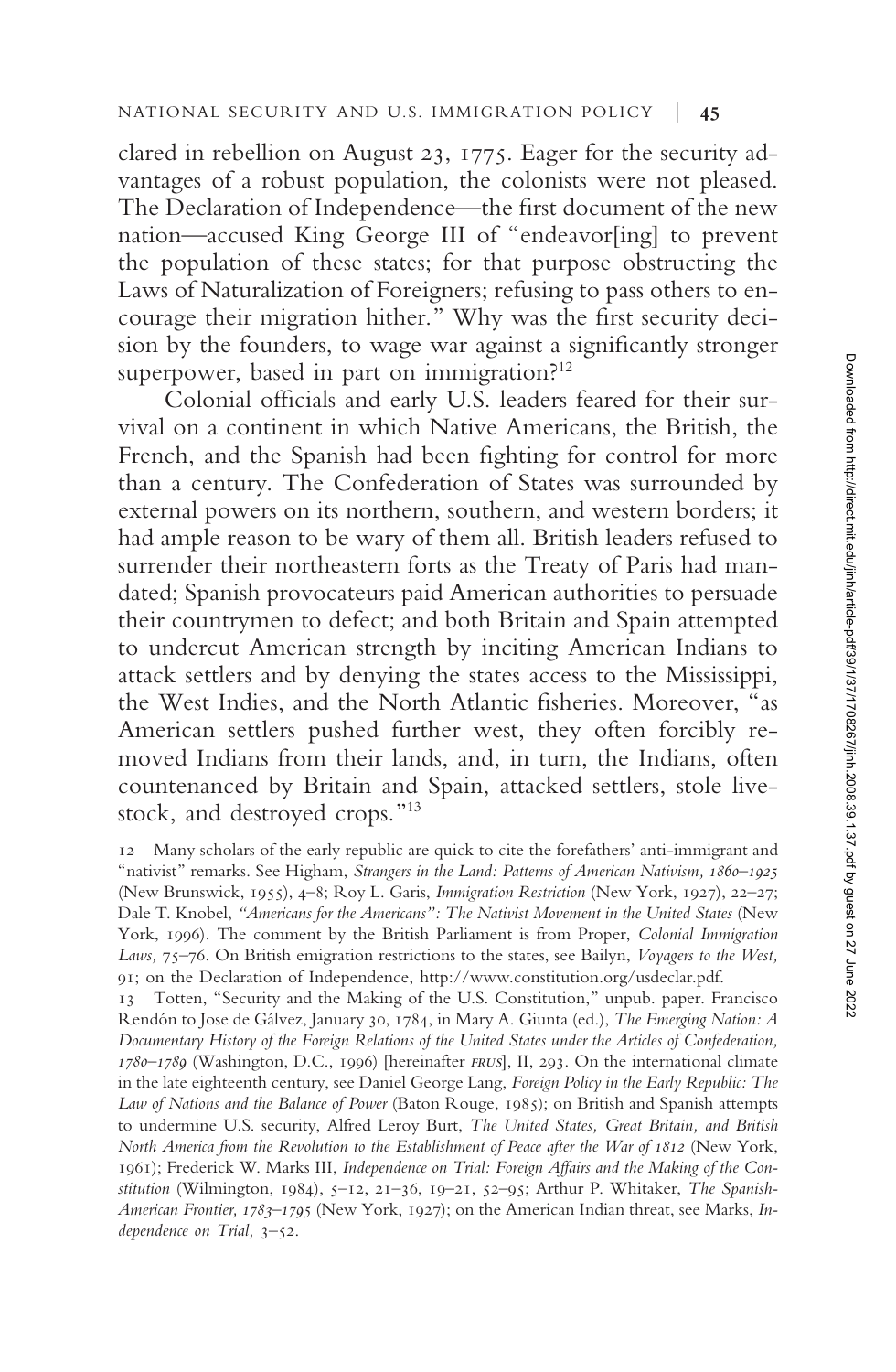#### **46** | ROBBIE TOTTEN

Complicating matters further, the federal government, because it had little control over the states under the Articles of Confederation, did not have the power to collect taxes from its citizens to protect the thirteen states. For part of this period, it had fewer than 200 soldiers under its command, few fortifications, and not a single dependable battleship to defend against a foreign power invading by sea. American leaders often revealed their acute awareness of the extent to which the Confederation was susceptible to attack. John Jay, the secretary of foreign affairs during much of the Confederation's existence, corresponded privately with William and Robert Livingston, Robert and Gouverneur Morris, Philip Schuyler, Egbert Benson, and Alexander Hamilton—all close associates—to that effect. He concluded, as did John Adams—also a foreign diplomat—that because the Confederation did not have the "capacity to repel force by force," "it will be but a few years... before we are involved in another war."<sup>14</sup>

The evidence indicates that, in an effort to find ways to protect the nation, America's early leaders looked to immigrant manpower as a possible resource to generate the wealth needed to establish the military in case of war and to occupy and protect the land, especially the frontier. Although immigration policy never received a public hearing during the Confederation—possibly because its purpose was so obvious—private correspondence between leaders shows that security was a consideration. Robert Morris, who, as superintendent of finance, masterfully funded the Revolutionary War, explained exactly how foreigners could

<sup>14</sup> See the discussion in Totten, "Security and the Making of the U.S. Constitution." On the thirteen states acting as sovereigns, see Madison, "Vices of the Political System of the United States," April 1787, in William T. Hutchinson and William M. E. Rachal (eds.), *The Papers of James Madison* (Chicago, 1975), IX, 345–358; on the Confederation's susceptibility to foreign attack, David C. Hendrickson, *Peace Pact: The Lost World of the American Founding* (Lawrence, 2003); Marks, *Independence on Trial;* on founders' comments about foreign attack, Grayson to Madison, March 22, 1786, in Edmund C. Burnett (ed.), *Letters of Members of the Continental Congress* (Washington, D.C., 1962), XXIII, 205–206; Jefferson to Monroe, November 11, 1784, in Giunta (ed.), *frus,* II, 498; Hamilton to Gouverneur Morris, May 19, 1788, http://oll.libertyfund.org/Home3/HTML-voice.php?recordID?0249.09 (accessed April 1, 2007); Madison to Jefferson, September 7, 1784, in Giunta (ed.), *frus,* II, 436; Randolph to Madison, December 27, 1787, in John P. Kaminski and Gaspare J. Saladino (eds.), *The Documentary History of the Constitution* (Madison, 1981), IX, 981–983; VIII, 275– 276; Washington to Henry Knox, March 3, 1788, in Marks, *Independence on Trial,* 50; on Jay's private letters, Gottfried Dietze, *"The Federalist": A Classic on Federalism and Free Government* (Baltimore, 1960), 74–75; for the Adams and Jay quotations, Marks, *Independence on Trial,* 29, 46; Federalist No. 4, in Jacob E. Cooke (ed.), *The Federalist* (Middletown, 1961), 100.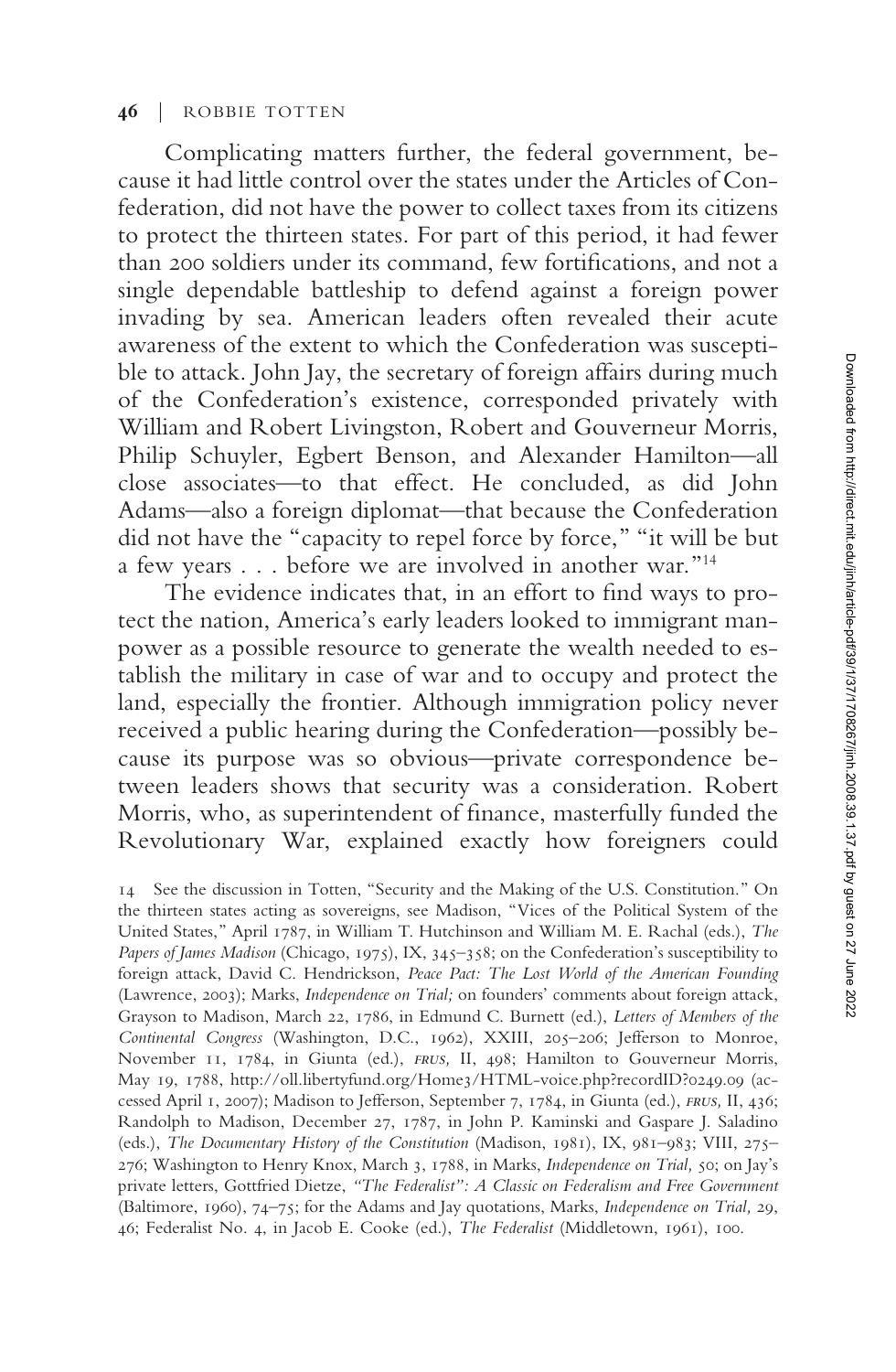strengthen the nation: "[E]migrants who will come to us from Europe [will help to] "get us to get back on our feet," by generating money to pay America's increasing debt and by helping to "establish immediately a respectable navy; to avoid war we propose to stand ready to wage one well." Morris' advice was heeded. Only a few decades later, approximately one-third of the national army and many of the state militias were comprised of men who had immigrated.<sup>15</sup>

Similarly, John Livingston of Virginia, a former secretary of foreign affairs, writing under the pseudonym "Primitive Whig" in 1785, pleaded to his countrymen that America should "give the greatest possible encouragement to the influx of foreigners," since it "would be a real addition to our strength," most likely referring to the security advantages of a robust population. Even those not in the national "limelight" looked to immigration as a source of security. An officer stationed at Fort McIntosh, for example, rejoiced over the benefits of the "astonishingly great" foreign migration to the Ohio region, which would presumably help to secure the nation's western settlements against Indian attack.<sup>16</sup>

Some of those who acknowledged immigrants' contribution to security during this period were not always disposed to consider the territorial Confederation their "national" unit. Most likely because of the polity's weak central structure, they were often primarily concerned for the security of their own particular area within it. Recent studies show that the founders discussed the possibility of war between parts of the Confederacy more often than is commonly thought. As Hamilton privately commented in 1780, "A little time hence some of the States will be powerful empires; and we are so remote from other nations, that we shall have all the leisure and opportunity we can wish to cut each other's throats." Because leaders from certain states or regions were often distrustful of leaders from other states or regions, they were often disinclined

<sup>15</sup> Robert Morris, April 10, 1783, in E. James Ferguson (ed.), *The Papers of Robert Morris, 1781–1784* (Pittsburgh, 1988), VII, 691–696; Clarence L. Ver Steeg, *Robert Morris, Revolutionary Financier: With an Analysis of His Earlier Career* (Philadelphia, 1954). On the composition of the U.S. military, see Vernon M. Briggs, Jr., *Mass Immigration and the National Interest* (Armonk, 1992), 45.

<sup>16 &</sup>quot;Primitive Whig" feared that the nation would adopt a new paper currency, which would attract domestic schemers and speculators and thus dissuade hard-working foreigners from coming to America. "Primitive Whig, No. 5," *New-Jersey Gazette,* 6 Feb. 1786; "Extract of a letter from Fort McIntosh," *Connecticut Courant,* 7 Nov. 1785.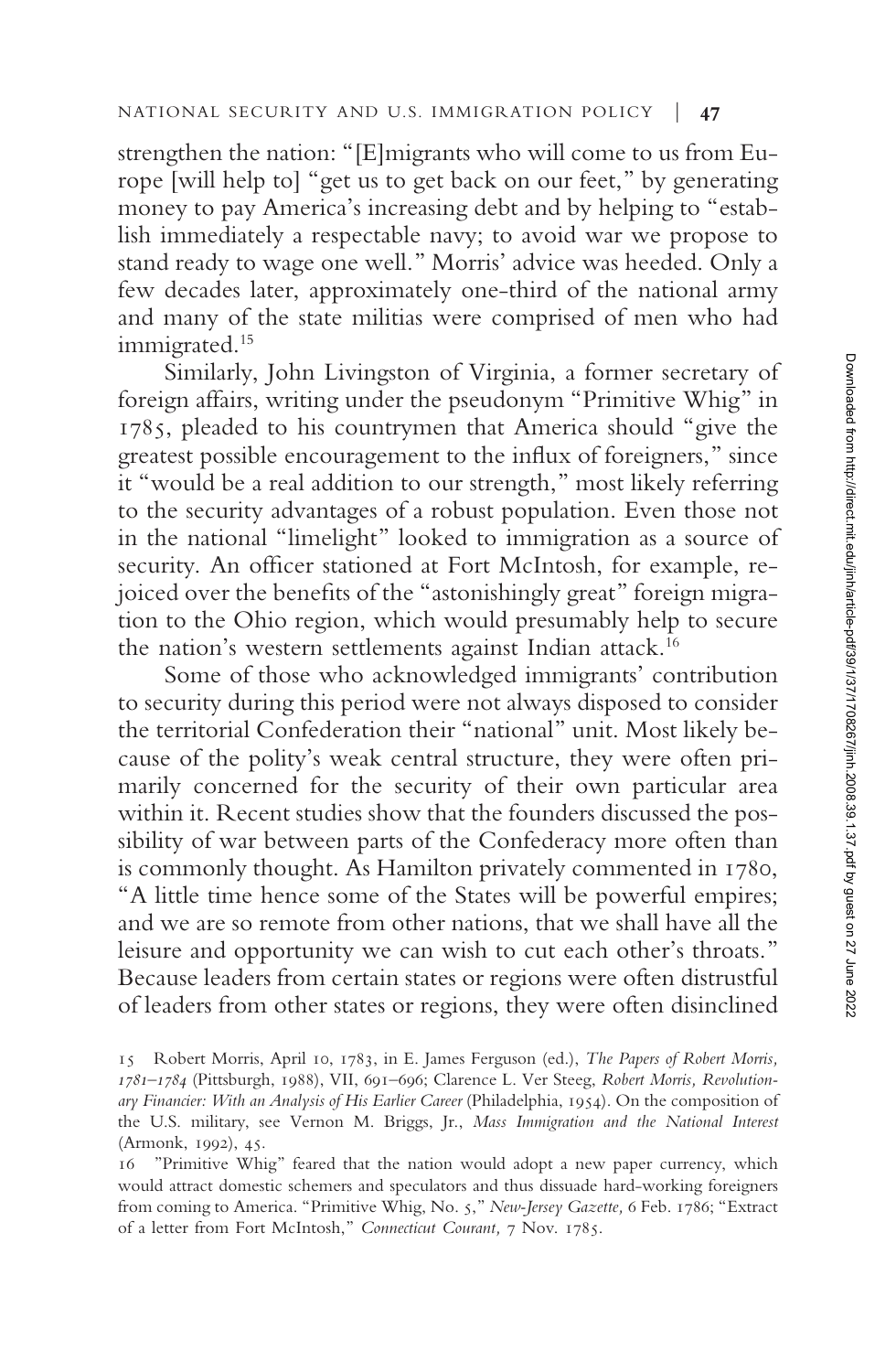to see parts of the Confederation other than their own benefit from foreign numbers. They had the same concern for their nation's security; they simply had different conceptions of what exactly their nation was.<sup>17</sup>

The eastern states worried that the western states would grow too powerful. James Madison feared that immigration to the West could threaten the Confederation by "multiplying the parts of the Machine"; the depopulation of the eastern states would "delay . . . that maritime strength which must be their only safety in case of war." William Grayson, who sat on a committee that planned settlements in the West, explained to George Washington in private that eastern leaders, because they "[were] apprehensive of the consequences which may result from the new States taking their position in the Confederacy," devised policies to make their states more appealing to immigrants than the western states. Timothy Bloodworth, a member of the Continental Congress, wrote to the Governor of North Carolina, "The Eastern Delegates... [want] to embarrass the population of . . . [the western states], which they seem to view with a [jealous] eye and [they] openly declare on the floor of Congress, their desire if possible to prevent emigration [to the West]." Northern leaders expressed similar concerns. Witness, for example, Rufus Putnam—the surveyor of western lands in 1785—who wrote that Massachusetts and New York officials wanted to prevent emigration to the Ohio region so that foreigners would remain in their own states.<sup>18</sup>

Regional and state rivalries within the Confederation eased after the Constitution created a strong central government, and

<sup>17</sup> On the rivalry between individual states, see Totten, "Security and the Making of the U.S. Constitution"; Hendrickson, *Peace Pact;* Peter S. Onuf, *The Origins of the Federal Republic: Jurisdictional Controversies in the United States 1775–1787* (Philadelphia, 1983); *idem,* "Anarchy and the Crisis of the Union," in Herman Belz, Ronald Hoffman, and Peter J. Albert (eds.), *To Form a More Perfect Union: The Critical Ideas of the Constitution* (Charlottesville, 1992). Hamilton to James Duane, September 3, 1780, in *The Works of Alexander Hamilton* (New York, 1904), I, 217.

<sup>18</sup> Madison to Jefferson, August 20, 1784, in Robert A. Rutland and Rachal (eds.), *The Papers of James Madison: The Congressional Series* (Chicago, 1973), VIII, 108; Grayson to Washington, April 15, 1785, in W. W. Abbot and Dorothy Twohig (eds.), *The Papers of George Washington: The Confederation Series* (Charlottesville, 1992), II, 498–501; Bloodworth to Richard Caswell, August 28, 1786, in Burnett (ed.), *Letters of Members of the Continental Congress,* VIII, 455; Putnam to Washington, April 5, 1784, in Abbot and Twolig (eds.), *Papers of George Washington,* I, 263–265; Rufus King to Elbridge Gerry, June 4, 1786, in Charles R. King (ed.), *The Life and Correspondence of Rufus King* (New York, 1894–1900), I, 175–179; Onuf, *Statehood and Union: A History of the Northwest Ordinance* (Bloomington, 1987), 4.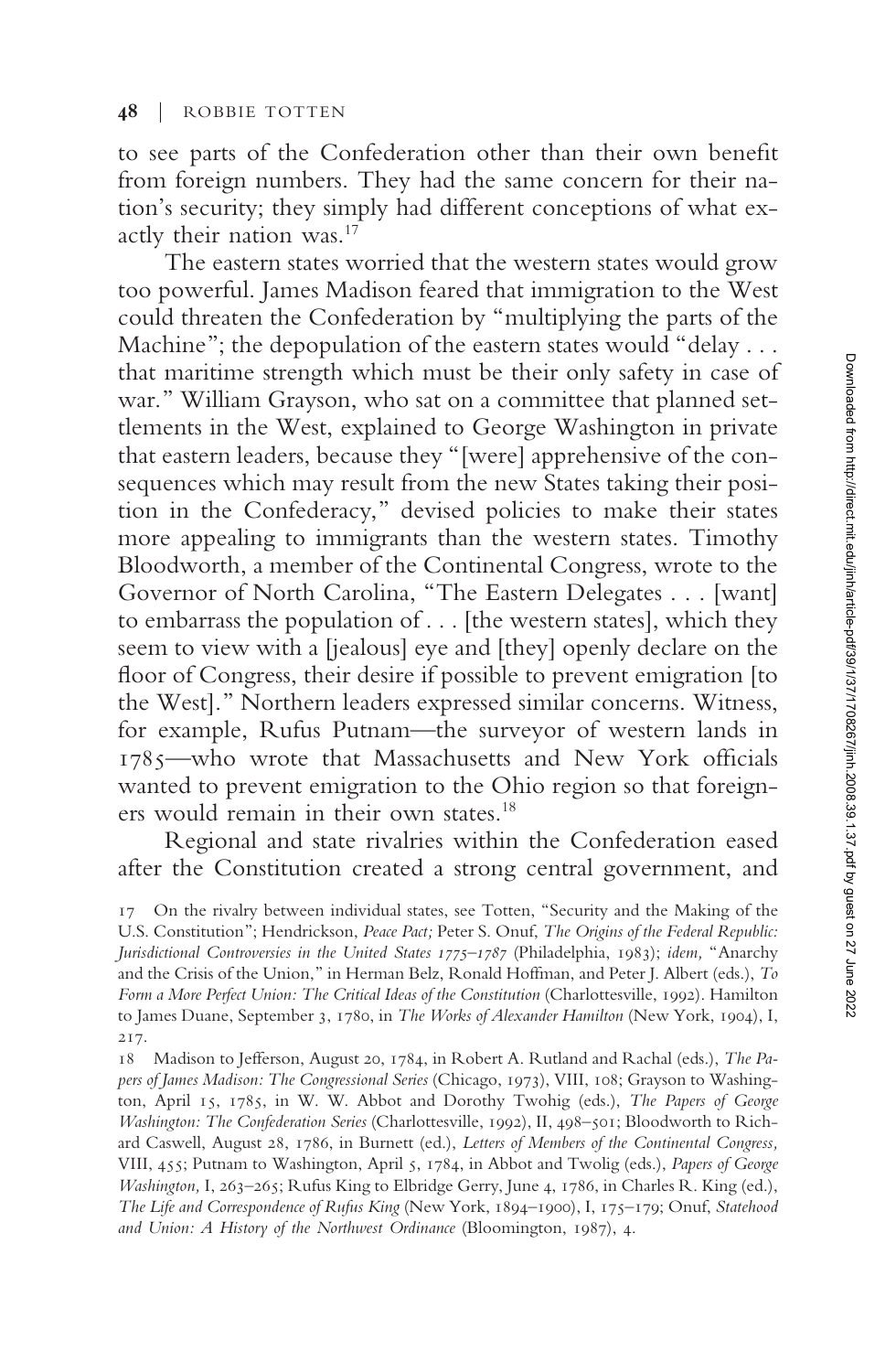leaders turned to immigrants to strengthen the nation as a whole. "It is clear, that the present situation of America, renders it necessary to promote the influx of people," Coxe, a member of the Continental Congress, advised in a speech before the Society for Political Enquiries at Franklin's house in 1787. Similarly, Jefferson explained, "The present desire of America is to produce rapid population by as great importations of foreigners as possible." Although early officials in the United States, like those before them in the Confederation, never publicly or directly discussed why the need for immigration was "clear," the founders at the Federal Convention in Philadelphia inserted clauses in the Constitution that granted easy terms of naturalization to foreigners, protected the slave trade, and allowed foreigners to run for most political offices, thus laying the foundation for mass migration. Indeed, the nature of the debates during the state conventions to ratify the Constitution, the private comments by prominent leaders, the writings of contemporary academics, and the public discourse suggest that national security factored prominently into these proimmigration decisions.<sup>19</sup>

The deliberation at the Virginia convention, which many of the most prominent founders—such as Madison, Patrick Henry, and James Monroe—attended, reveals that leaders intended to use immigration to strengthen the nation. Edmund Randolph, the former governor of the state, urged his fellow delegates to ratify the Constitution to prevent Virginia from falling to foreign aggressors: "Our militia amounts to 50,000. . . . In case of an attack,

19 Tench Coxe, "An Enquiry into the Best Means of Encouraging Emigration from Abroad, Consistently with the Happiness and Safety of the Original Citizens. Read before the Society for Political Enquiries, at the House of Dr. Franklin, April 20<sup>th</sup>, 1787," American Mu*seum,* X (1791), 114. The Jefferson quotation is in Zolberg, *Nation by Design,* 58. In a debate about the number of years a foreigner must reside in America before becoming eligible for political office, delegates made it clear why they wanted immigrants—to attract their wealth, which can be consistent with a national security perspective. Hamilton, for instance, noted that "the advantage of encouraging foreigners was obvious & admitted. Persons in Europe of moderate fortunes will be fond of coming." Madison wanted more "respectable Europeans . . . ready to transfer their fortunes hither." James Wilson cited his own state of Pennsylvania as "among the foremost [state] in population & prosperity" because it aggressively recruited immigrants. The forefathers' discussion in private letters and at the ratifying conventions indicates their connection of wealth with security. Mearsheimer, *Tragedy of Great Power Politics,* 143–144; Madison, August 9, 1787, Hamilton, August 13, 1787, and Wilson, August 13, 1787, in Max Farrand (ed.), *The Records of the Federal Convention of 1787* (New Haven, 1966), II, 236, 268, 269. For references to immigration in the Constitution, see n. 10. The founders, in addition to taking steps to protect the slave trade, also took steps to end it.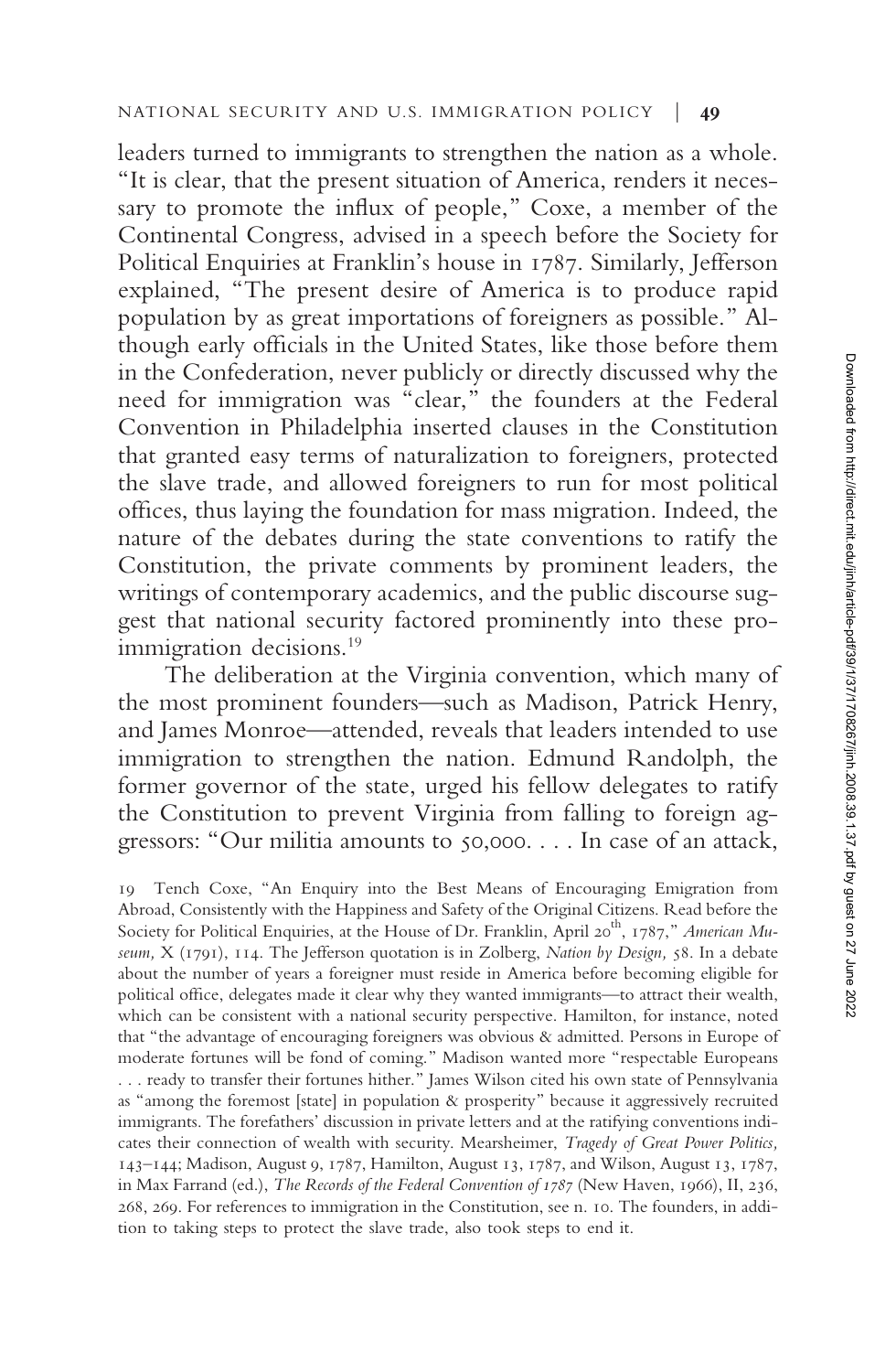what defense can we make?" "[We need] men sufficient in number to defend ourselves . . . We must have a navy . . . to guard our coasts and defend us against invasions." But given the nation's considerable debt from the Revolutionary War, he asked "[How] can we get money for this [navy]. . . ? How shall we raise it?" His answer was that the establishment of a strong central government would attract immigrants: "Merchants and men of wealth will be induced to come among us, [and] emigration will encrease." Without an influx of foreigners, he asked, "Can you find men to defend you? If not men . . . can you have a navy [without money]?" Virginia, he concluded, would suffer from its "inability to raise and man a navy" without foreign numbers. $20$ 

Washington agreed with him. He wrote to Jefferson that the United States could benefit from Europe's wars by attracting their citizens: "[If] we wisely & properly improve the advantages which nature has given us, we may be benfitted by their [Britain, France, and Russia's] folly." In a tone different from that of his ideological public speeches, which scholars often cite for his position on immigration, he wrote, "I conceive under an energetic general Government [the government proposed under the Constitution] such regulations might be made, and such measures taken, as would render this Country the asylum of... industrious characters from all parts of Europe—would encourage the cultivation of the Earth by the high price which its products would command—and would draw the wealth, and wealthy men of other Nations, into our own bosom, by giving security . . . to its holders."<sup>21</sup>

Why was Washington so excited to attract wealthy immigrants at Europe's expense? As a successful military leader, he was aware of the Confederation's vulnerability to foreign attack. In a private letter written to the Marquis de Lafayette, his trusted friend, only a few days later, he explained, "To guard against...

<sup>20</sup> Randolph, the Virginia convention, June 6, 1788, in Kaminski and Saladino (eds.), *Documentary History of the Constitution,* IX, 981–983.

<sup>21</sup> Washington to Jefferson, January 1, 1788, http://gwpapers.virginia.edu/documents/ constitution/1788/jefferson1.html. To represent Washington as a leader who presented America as a great democracy that opened its doors to immigrants, scholars often cite the first president's speech to newly arrived Irish immigrants in 1783. But many of his private correspondences (see n. 22), which have a different tone, are probably more indicative of his true thoughts and intentions. Washington, "Letter to the members of the Volunteer Association and other Inhabitants of the Kingdom of Ireland who have lately arrived in the City of New York," Dec. 2, 1783, http://founding.com/library/lbody.cfm?id?191&parent?60.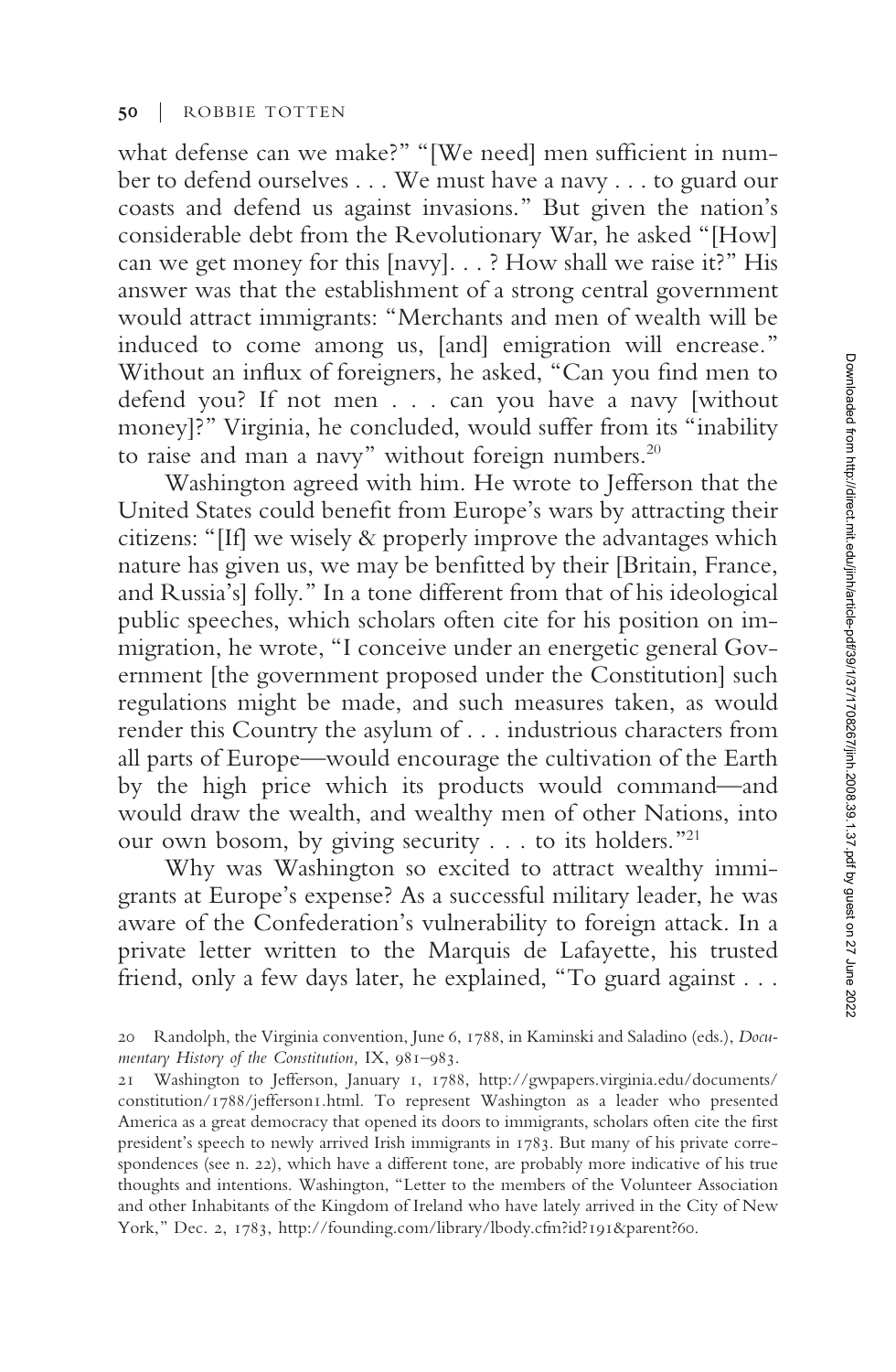foreign interposition . . . is now the important subject that engrosses the attention of all our part of America." Washington also wanted Europeans to emigrate to the West to subdue the Native American tribes and secure the frontier. He recommended to James Duane, a former Indian commissioner, that the West should "admit such emigrations . . . not only from the several States of the Union but from Foreign Countries.... Measures of this sort would not only obtain Peace from the Indians, but would, in my opinion, be the means of preserving it." In line with his expressed awareness of the connection between national security and immigration, Washington's first address to Congress as President in 1790 enthusiastically urged the legislature to devise a "liberal" naturalization law to attract immigrants.<sup>22</sup>

Madison—the "Father of the Constitution" and a main contributor to *The Federalist*—also viewed immigration as a way to bolster frontier security. In a letter to Nicholas, he wrote, "Western strength is unable at present to command the use of the Mississippi [from the Spanish]," adding even more ominously, "Southern Indians are encouraged and armed by the Spaniards" to attack American settlements. But he was confident that the new government under the Constitution would induce "emigrants... from Europe" to the West, thus enabling the United States to "take the requisite measures for getting into our hands the Western posts which will not cease to instigate the [Native Americans], as long as they remain in British hands." He was convinced that taking possession of the forts near the Great Lakes, which the British had refused to surrender, would help to secure the frontier. Western

22 Washington to Lafayette, January 10, 1788, http://etext.lib.virginia.edu/etcbin/ ot2wwwwashington?specfile=/texts/english/washington/fitzpatrick/search/gw.o2w&act= surround&offset=36768298&tag=Writings+of+Washington,+Vol.+29:+To+MARQUIS+ DE+LAFAYETTE&query=&id?. On wealth as the building block of national power, see n. 4. Washington to Duane, September 7, 1783, in Lawrence B. Evans (ed.), *Writings of George Washington* (New York, 1908), 480. In a letter to Congress a few months earlier, he had recommended that several of his former army officers be given land on the Western frontier to help "combat the [Native Americans], and check their incursions—A Settlement formed of such Men would give security to our frontiers" (Washington to the President of Congress, June 17, 1783, *ibid.,* 475). Washington also often wanted to see the West settled. He wrote to Lafayette, for example, that he hoped to see immigrants "increase and multiply" on the "fertile plains of the Ohio." Many scholars argue that Washington sought to settle the West because he had an economic interest in the region. But to provide security for the young nation should also be considered as an explanation. Washington to Lafayette, July 25, 1785, *ibid.,* 501; Washington to Richard Henderson, June 19, 1788, *ibid.,* 510. On the naturalization law, see Washington, "First Annual Message to Congress," January 8, 1790, *ibid.,* 331.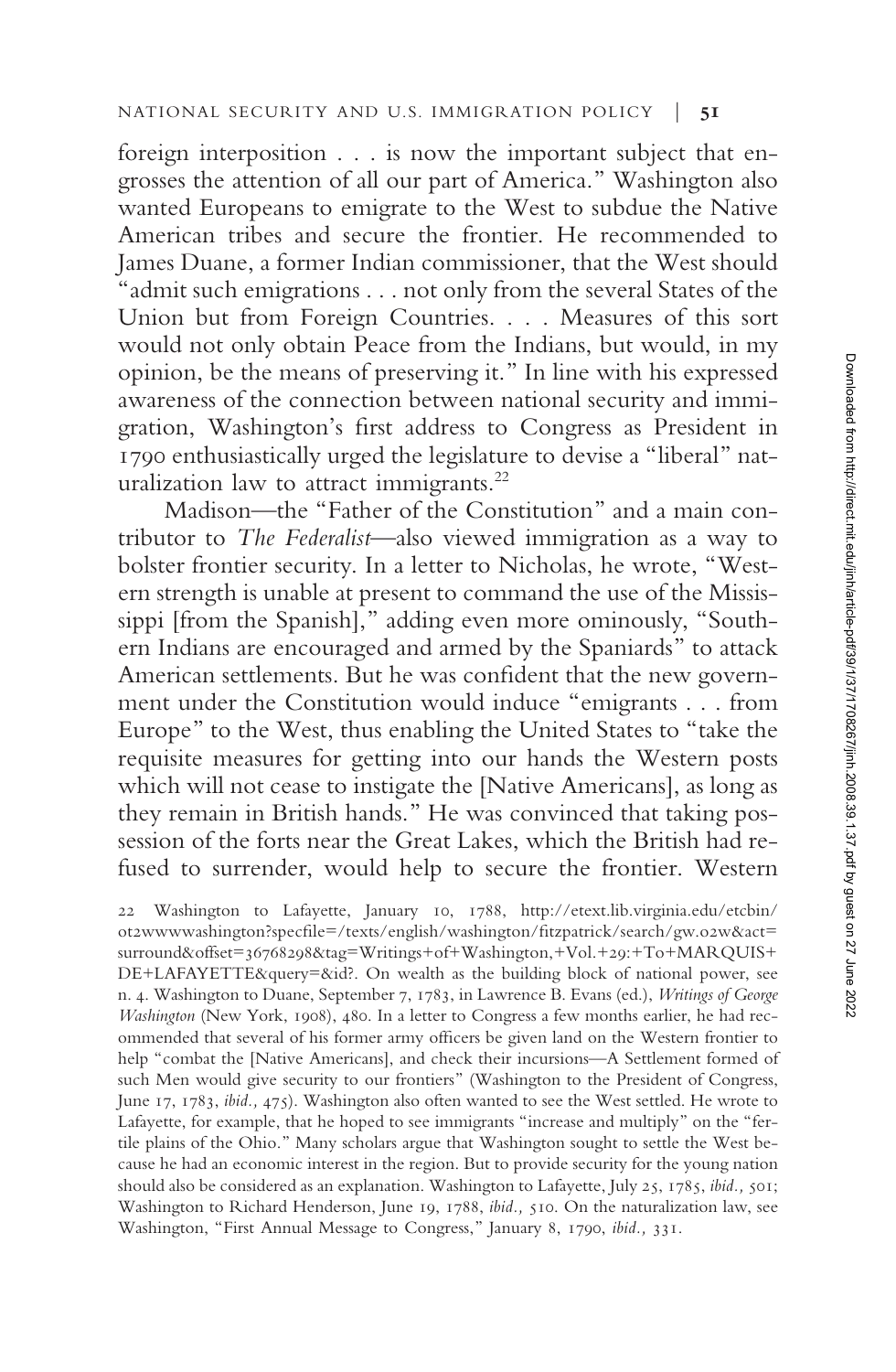leaders also believed that emigration was essential for their security. In a letter intended to be read at the Federal Convention, a group of prominent politicians from Kentucky opposed the Constitution on the grounds that it would impede immigration. "[Our] population will cease," they worried, "[and] leave us in a defenceless State and subject us to the ravages of the [American Indians.]"<sup>23</sup>

The evidence shows that this sort of thinking was pervasive throughout the thirteen states. Jay maintained that population growth, generated naturally or by immigration, was a source of power that foreign leaders feared. In his view, America's allies "rejoice[d] to see her become great and powerful," but he warned that "such other foreign nations . . . who, jealous of our growing importance... behold our rapid population growth with regret." John Howard, a delegate to New York's convention, wrote in private that the Constitution would induce immigrants to "transplant themselves into this happy soil, and enrich the United States at the expence of our enemies"—namely, Britain and possibly other European powers.<sup>24</sup>

During the Pennsylvania convention, Wilson, recognized as the "second" father of the Constitution, observed that "it is a maxim of every [nation], and it ought to be a maxim with us, that the increase of numbers increases . . . the security . . . of governments." He added, "The power of the states, I apprehend, will increase with the population . . . of their inhabitants." He urged the states to ratify the Constitution, which would "draw numbers from the other side of the Atlantic." Otherwise, "we shall be unhappy from foreign restraints and internal violence." On another occasion during the convention, he expounded that the new Constitution will "draw from Europe many worthy characters [and thus] secure us from danger and procure us advantages from foreign nations. . . . We are still an inviting object to one European power at least, and, if we cannot defend ourselves, the temptation may become too alluring to be resisted.... This system will

<sup>23</sup> Madison to George Nicholas, May 17, 1788, in Kaminski and Saladino (eds.), *Documentary History,* XVIII, 24–32; McDowell et al. to the Court of Fayette County, Kentucky, February 28, 1787, *ibid.,* XVI, 261–263.

<sup>24</sup> Jay, "A Citizen of New-York: An Address to the People of the State of New York," April 15, 1788, *ibid.,* XVII,101–120; Howard to George Thatcher, February 27, 1787, *ibid.,* XVI, 229–231; Robert R. Livingston to Marquis de la Luzerne, May 7, 1788, *ibid.,* XVII, 393.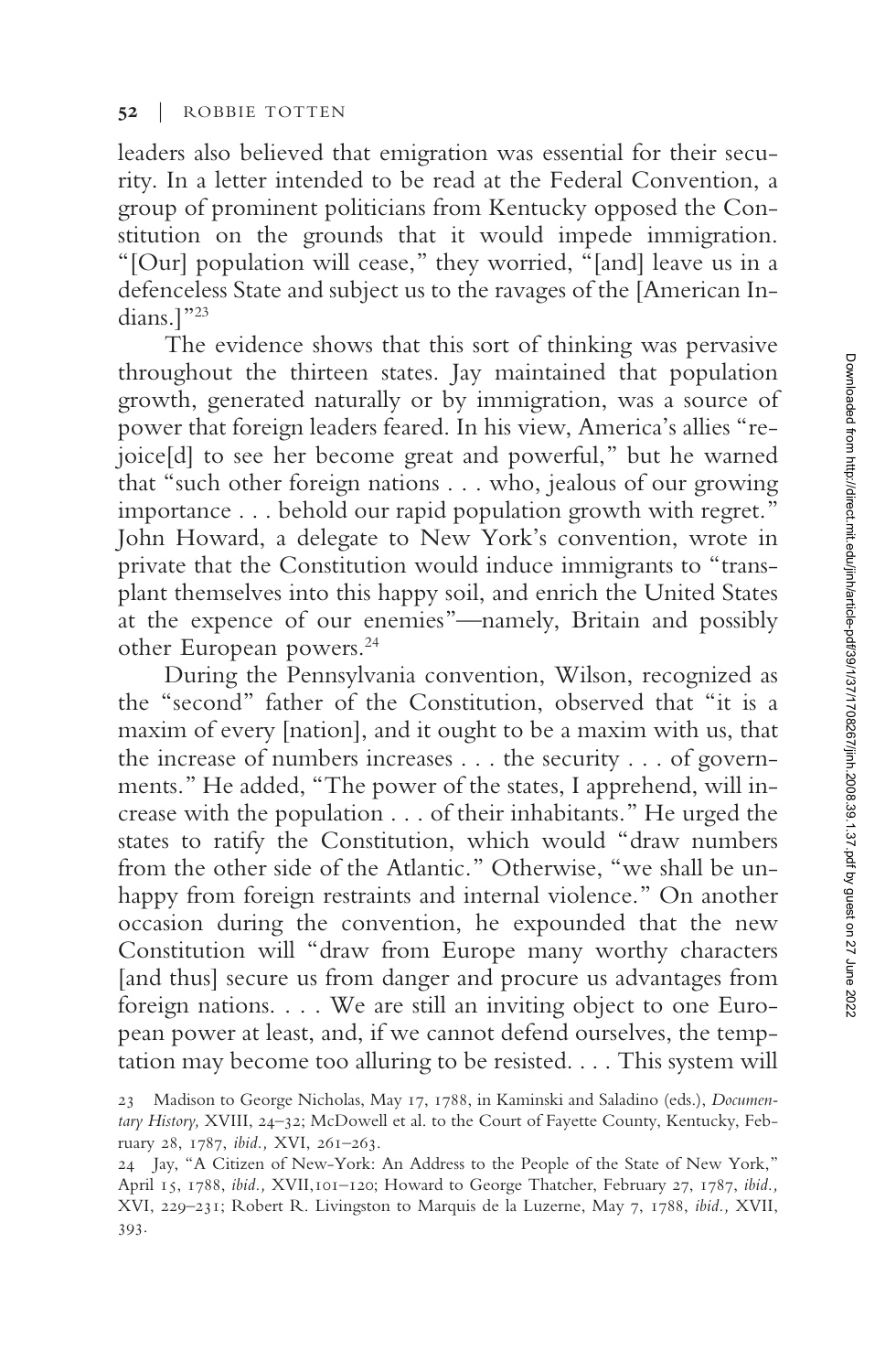#### NATIONAL SECURITY AND U.S. IMMIGRATION POLICY | **53**

not hurry us into war; it is calculated to guard against it." Wilson may have articulated the connection between security and immigration more elegantly than anyone else at the time, but he certainly was not alone in acknowledging it. The evidence shows that leaders from most of the states repeatedly made similar arguments during the ratifying conventions and in private.<sup>25</sup>

Politicians were not the only ones to connect immigration, population, and national power during that era; so did academics. William Barton, in a speech read before the American Philosophical Society, proposed, "There is not, perhaps, any political axiom better established, than this,—That a high degree of population contributes greatly to the . . . strength of a state. . . . If these observations be applied to the United States of America, it will appear, that this country possesses, in a superior degree, an inherent, radical and lasting source of national vigor [strength] and greatness:— For, it will be found, that, in no other part of the world, is the progress of population so rapid, as in these states." Barton, as he acknowledged in a written version of his speech, was merely affirming the policy advice already given by the British scholar Richard Price, "The encouragement of population ought to be one of the first objects of policy, in every state."<sup>26</sup>

Newspapers were the primary medium for leaders to advocate policy during the early Republic; prominent politicians such as Hamilton, Jay, and Madison—often assumed pseudonyms

<sup>25</sup> James Wilson, the Pennsylvania convention, December 4, 1787, *ibid.,* II, 477–478, 583– 584. At the Massachusetts convention, General Samuel Thompson declared that because of immigration and natural growth, "we are encreasing in numbers." As a result, "we are able to stand our own ground against a foreign power–they cannot starve us out–they cannot bring their ships on the land." Thompson and other delegates who presented similar arguments presumably thought that a robust population, through the manpower and resources it provided for an army, was vital for deterrence. David Ramsay, a South Carolinian leader, also believed that America's growing population, stimulated in part by immigration, would strengthen the nation, declaring that because of "our growing numbers the citizens of the United States will probably be five times as numerous as the inhabitants of Great Britain." Consequently, with a robust population and a strong central government, Ramsay concluded, "we shall be protected from foreign invasion." Thompson, *ibid.,* VI, 1316. For similar speeches at the Massachusetts convention, see James Bowdoin, January 23, 1788, *ibid.,* VI, 1317–1323; Thomas Dawes, January 12, 1788, *ibid.,* VI, 1287–1289; Bowdoin to George Ewing, August 12, 1788, *ibid.,* XVIII, 324; "David Ramsay Oration," *Charleston Columbian Herald,* 5 June, 1788, *ibid.,* XVIII, 164.

<sup>26</sup> Barton, *Observations on the Progress of Population* 1–2, n.1. On Barton, see Milton Rubican, "A Memoir of the Life of William Barton, A.M. (1754–1817)," *Pennsylvania History,* XII (1945), 179–193.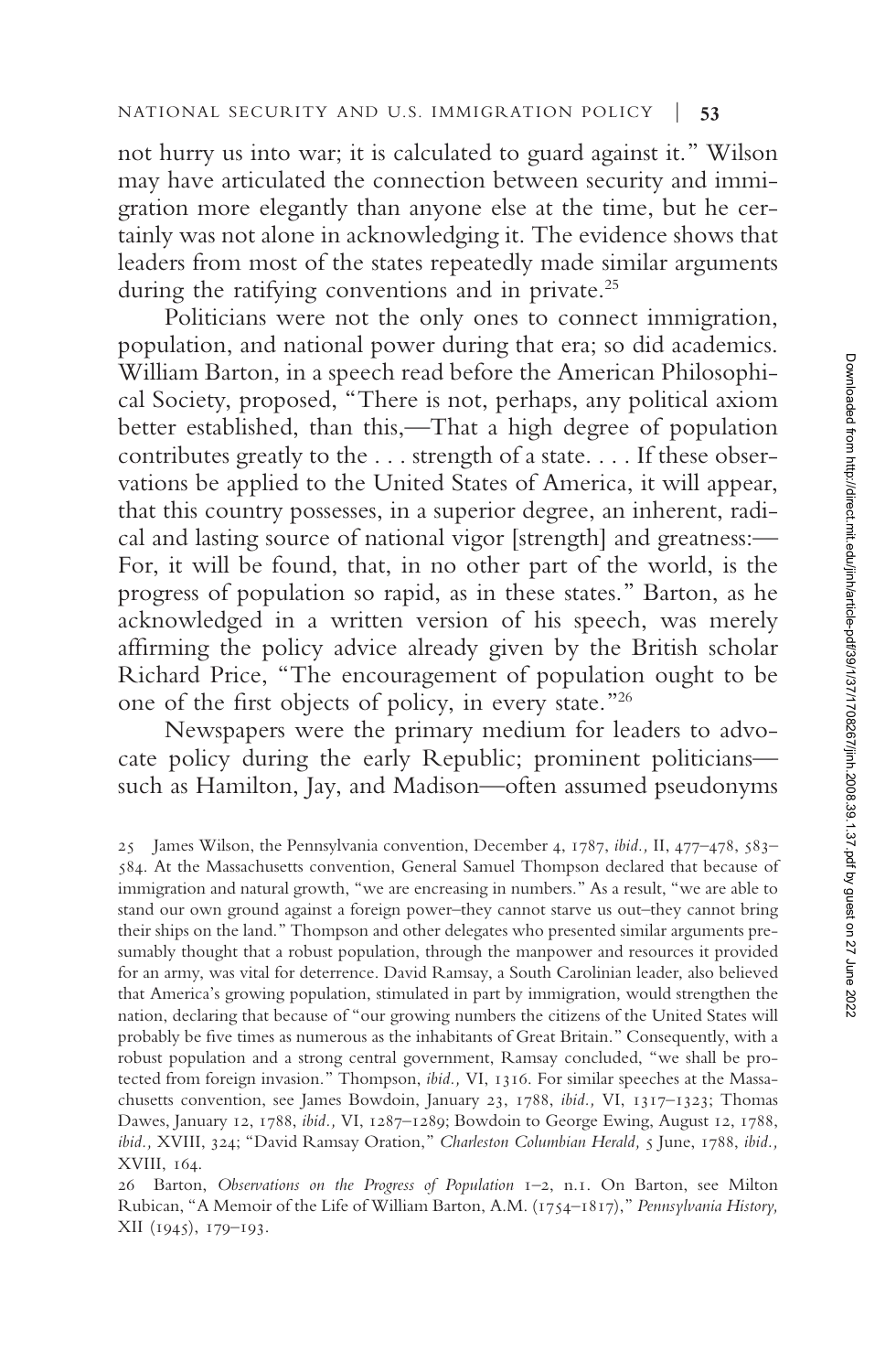to promote policy without formally acknowledging responsibility. The articles in prominent newspapers that encouraged immigration for geopolitical reasons show, unlike the existing literature about the early republic, that security was a significant part of the public discourse. A contributor to the *New York Daily Advertiser* wrote that the new Constitution would encourage "thousands in Europe, with moderate fortunes, [to] migrate to this country" and that the resulting wealth and population would enable "the Floridas [to] be conquered in a campaign" and "the spoils of the West-Indies and South-America [to] enrich the next generation." A writer at the *Virginia Independent Chronicle* feared that France, Spain, Holland, and England, "tempted by our distracted and defenceless situation [may] divide the states amongst them . . . to acquire additional territory... [and] cut off at a single stroke the head of their formidable rival." But he was also confident that the immigrants attracted by the new Constitution would make the nation the recipient of a "great increase of wealth and population," which would afford it "perfect security against foreign invasions." The *Pennsylvania Packet* reported that America's increase in population due to immigration and its capacity to absorb a large population within its vast expanse would result in an "extensive western empire, rich in territory..., [and] nervous [meaning strong] in war."<sup>27</sup>

Leaders continued to think in this way after ratification of the Constitution. During the first congressional debate under the new government, Madison addressed the immigration issue explicitly: "It is no doubt very desirable that we should hold out as many inducements as possible for . . . mankind to come and settle amongst us." He described the purpose of immigration as "not merely to swell the catalogue of people... [but] to increase the wealth and strength of the community; and those who acquire the rights of citizenship, without adding to the wealth and strength of the community are not the people we are in want of. ...I should be ex-

<sup>27</sup> Marcus," *New York Daily Advertiser,* 15 Oct. 1787, in Kaminski and Saladino (eds.), *Documentary History,* VIII, 383; "A Freeholder," *Virginia Independent Chronicle,* 9 April 1788, *ibid.,* IX, 728–729; *Pennsylvania Packet,* 3 June 1788, *ibid.,* VI, 149–151; "A Delegate Who Has Catched Cold," *Virginia Independent Chronicle,* 18 June 1788, *ibid.,* X, 1640–1643; "One of the People," *Massachusetts Centinel,* 17 Oct. 1787, *ibid.,* XIII, 394–395; "A True American," *Massachusetts Centinel,* 29 Sept. 1787, *ibid.,* XIII, 267; *Philadelphia Independent Gazetteer,* 22 Aug. 1787, *ibid.,* XIII, 189; "A Jerseyman: To the Citizens of New Jersey," *Trenton Mercury,* 6 Nov. 1787, *ibid.,* III, 146–151; *Philadelphia Independent Gazetteer,* 5 May 1788, *ibid.,* XVII, 386.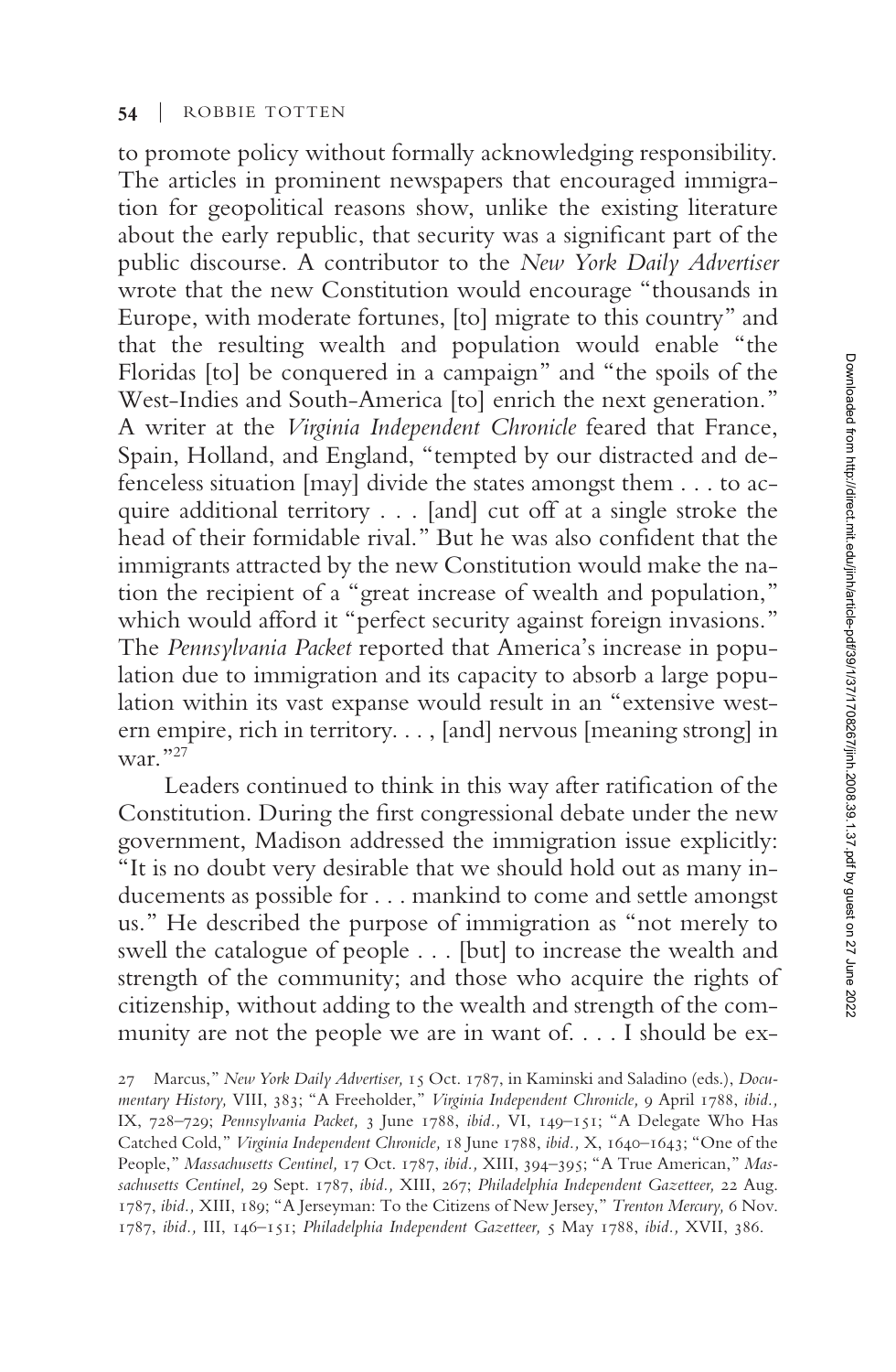ceedingly sorry, sir, that our rule of naturalization excluded a single person... [who] would be a real addition to the wealth and strength of the United States." Lawrence, a representative from New York, thoroughly agreed.<sup>28</sup>

Similarly, in an often-cited legislative report from the 1790s, Hamilton linked the wealth generated from immigration to national security. His "Report on Manufacturers" recommended that Congress "open every possible avenue to emigration from abroad." Because foreigners were "an important resource, not only for extending the population . . . but likewise for the prosecution of manufactures," he proposed to offer them inducements to come to America, such as an exemption from taxes, which was necessary because the "security of [the] Country appears[s] to be materially connected with the prosperity of manufactures." Hamilton believed so strongly in this maxim that he sent agents to Scotland on his own accord to attract skilled immigrants.<sup>29</sup>

anti-immigration sentiment According to many scholars, anti-immigrant sentiment was rife during the early Republic, stirred primarily by "nativist" and xenophobic attitudes. But this perspective misses part of the story. As evident during key policymaking sessions, as well in private letters, the anti-immigrant sentiment was primarily a result of security concerns. The founders, in particular, repeatedly warned that immigration could expose the nation to foreign spies, cause certain regions to separate from the Confederation, and disrupt society through ethnic and racial violence, like the slave revolts that had occurred in Haiti and other Caribbean islands.<sup>30</sup>

Events occurring in and around the Confederation gave the founders good reason to be circumspect about immigrants. During the Revolutionary War, British authorities had set up an extensive (at least by eighteenth-century standards) intelligence system, including espionage networks comprised of colonists who remained loyal to the Crown. As one West Point scholar wrote, British co-

<sup>28</sup> Madison, *Annals of Congress*, 1<sup>st</sup> Congress, 2<sup>nd</sup> session, 1150; John Lawrence, *Annals of* Congress, 1<sup>st</sup> Congress, 2<sup>nd</sup> session, 1154.

<sup>29</sup> Hamilton, "Report on Manufacturers," December 5, 1791; Zolberg, *Nation by Design,* 70.

<sup>30</sup> On "nativist" sentiment, see Higham, *Strangers in the Land;* Garis, *Immigration Restriction,* 22–27.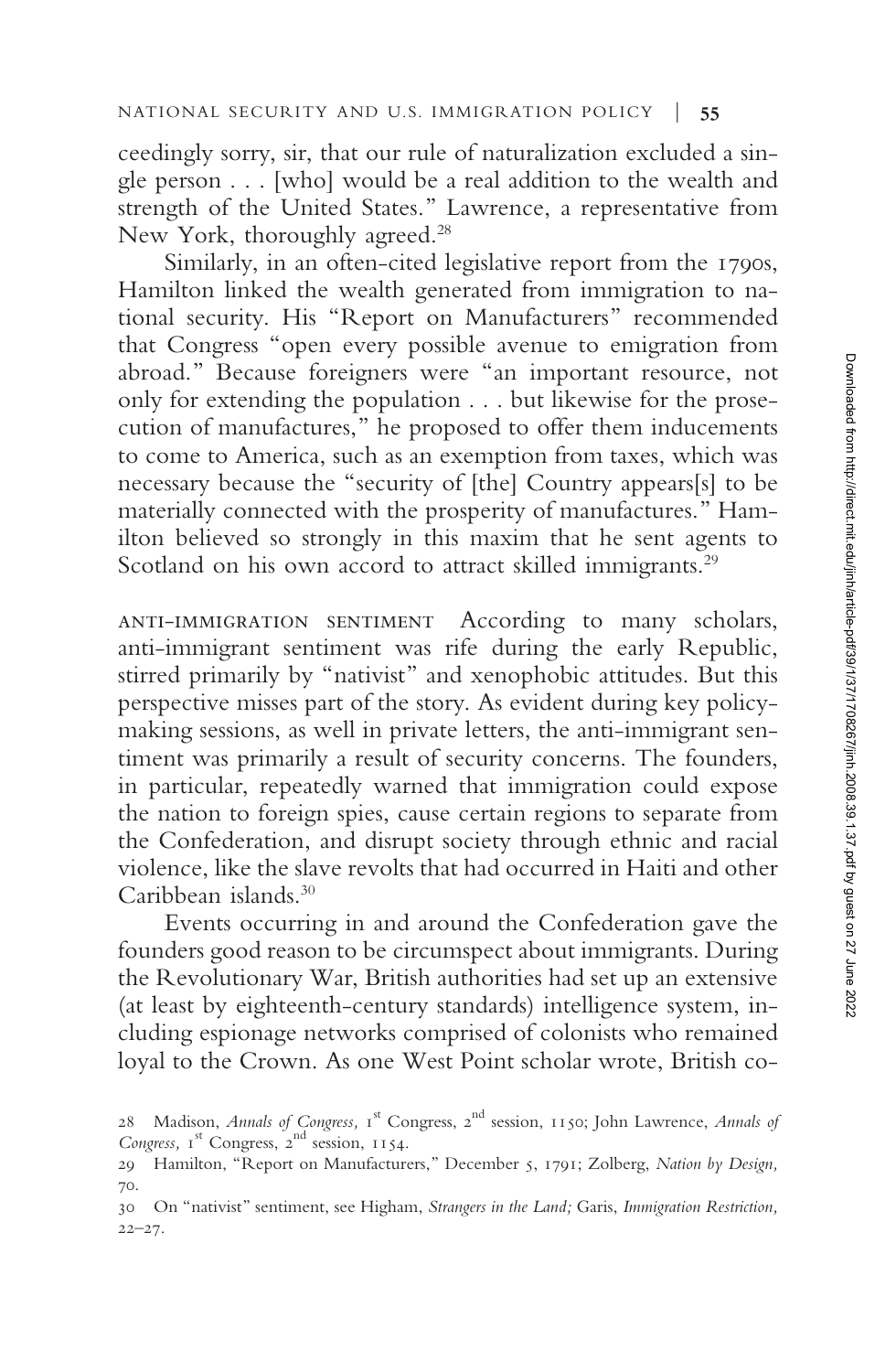vert operations were so advanced by the 1780s that leaders were able to pinpoint the "locations and strengths of rebel units, identities of rebel commanders, the placement and construction of supply depots, locations of general officers and militia posts, activities near British lines, troop movements, enemy intentions, and standing orders." Conceivably, the British government could have sent immigrants after Independence to reinforce this pre-existing underground network to conduct operations against the country.<sup>31</sup>

Soon after the Revolutionary War, Thomson, long-time secretary of the Continental Congress, wrote to Franklin in private that immigrants could pose a security threat. He feared, in particular, that Britain would seek revenge by using foreigners to infiltrate America: "There is no doubt but Britain will watch for advantages . . . and that every thing will be attempted and every artifice used, which malice can suggest, to break our connection with France and to sow dissensions among the states. The easy access which foreigners have to these states and the ready reception they meet with afford favourable opportunities of putting their arts in practice....I think it therefore highly necessary both for France and America to be on their guard and not suffer themselves to be duped by the arts of their common enemy."<sup>32</sup>

This concern was not uncommon. At the Constitutional Convention, Gerry, a Massachusetts delegate, observed, "Foreign powers will intermeddle in our affairs. Persons having foreign attachments will be sent among us & insinuate into our councils, in order to be made instruments for their purposes. Every one knows the vast sums laid out in Europe for secret services." Other delegates feared that immigrant "spies" would breach the American political system. As George Mason commented, "A rich foreign Nation, for example Great Britain, might send over her tools who might bribe their way into the Legislature for insidious purposes." Butler, Pinckney, and Morris, all prominent founders, expressed similar viewpoints.<sup>33</sup>

Jay, in his capacity secretary of foreign affairs, and Washing-

<sup>31</sup> Roger Kaplan, "The Hidden War: British Intelligence Operations during the American Revolution," *William and Mary Quarterly,* XLVII (1990), 115–138 (quotation, 124).

<sup>32</sup> Charles Thomson to Franklin, August 13, 1784, in Giunta (ed.), *FRUS,* II, 426–427.

<sup>33</sup> Elbridge Gerry, August 13, 1787, in Farrand (ed.), *Records of the Federal Convention of 1787,* II, 268; Mason, August 8, 1787, *ibid.,* II, 216; Charles Pinkney, August 9, 1787, *ibid.,* II, 235; Pierce Butler, August 9, 1787, *ibid.,* II, 236; Morris, August 9, 1787, *ibid.,* II, 235, 237– 238.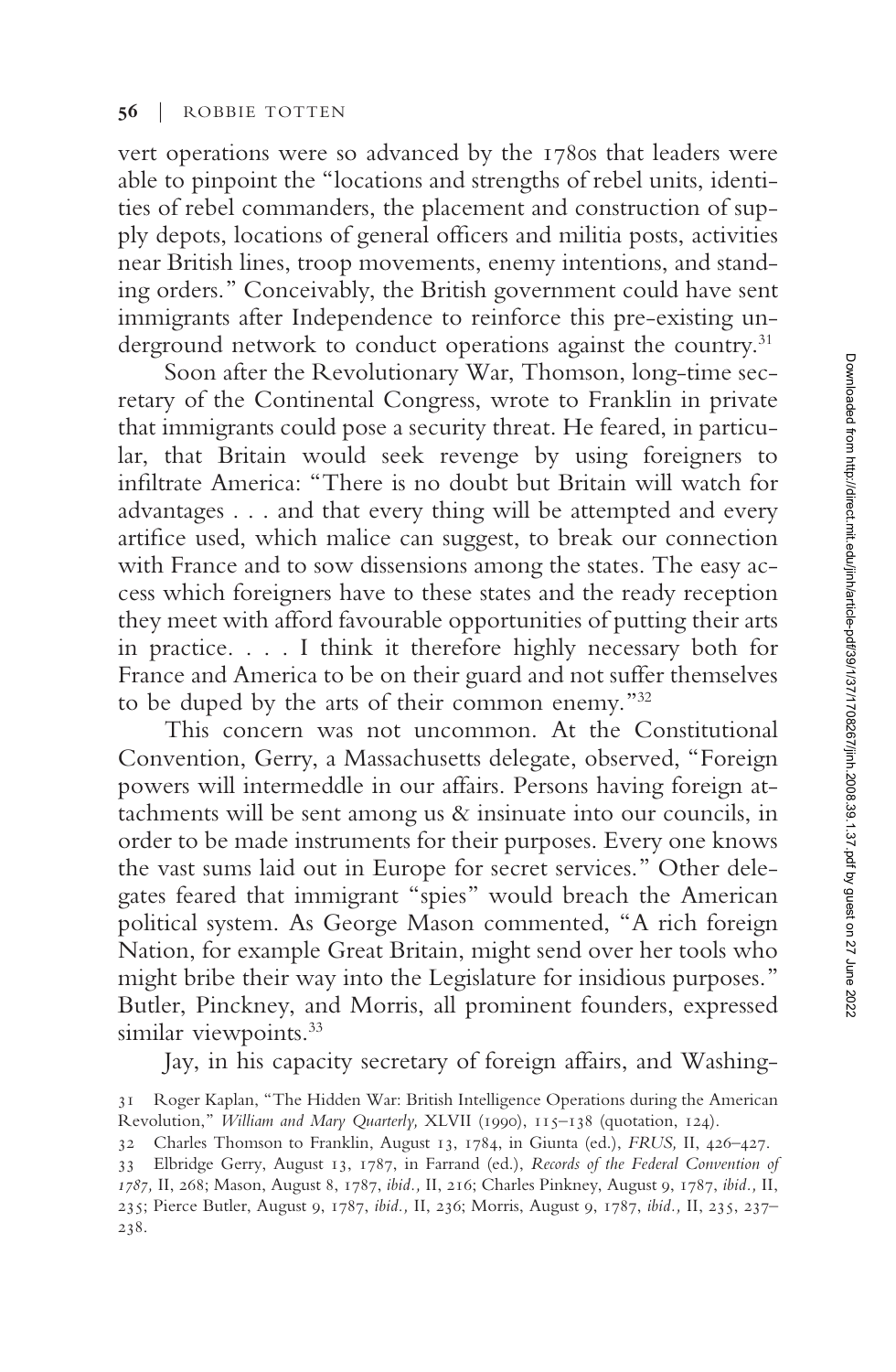ton, who supervised covert operations for the colonies during the Revolutionary War, were particularly concerned about foreign espionage. "Permit me to hint," Jay wrote in private to the former general, "whether it would not be wise & seasonable to provide a strong check to the admission of Foreigners into the administration of our national Government." "The Command in chief of the American army," he added, "shall not be given to, nor devolve on, any but a natural *born* Citizen." Clarifying what leaders like Jay meant by this statement, and indicating that these fears were more pervasive throughout society than is commonly thought, a writer for the *Massachusetts Centinel* warned, "In case of a war" [the enemy] will derive from this continent, many valuable men amongst us." This prediction, the writer noted, was "founded on our own experience," referring to British use of loyalists during the late war. $34$ 

The debate about the Naturalization Act of 1790 saw many congressmen warning that granting rapid citizenship to immigrants could jeopardize national security. A Pennsylvania representative advised that "some security for [immigrants'] fidelity and allegiance" was necessary to protect the nation. Burke, a South Carolinian representative, argued that "some residence is required" for an immigrant to become a citizen; otherwise, "in large cities, like Boston, New York, or Philadelphia, an election" may come under the influence of foreigners at the expense of the national interest. Jackson of Georgia expressed one of the most intriguing security concerns during the debate, "The whole Western Territory [could] be purchased up by the inhabitants of England, France, or other foreign nations[.] [T]he landholders might combine and send out a large tenantry" to usurp these lands from America. His recommendation was that a "person owing no allegiance to a Sovereign ought not to hold lands under its protection, because he cannot be called upon and obliged to give that support which invasion or insurrection may render necessary."35

<sup>34</sup> On Washington's spy network during the Revolutionary War, see Morton Pennypacker, *George Washington's Spies: In Long Island and New York* (Brooklyn, 1939). Jay to Washington, July 25, 1787, in Farrand (ed.), *Records of the Federal Convention of 1787,* III, 61; "The Republican Federalist VI," *Massachusetts Centinel,* 2 Feb. 1788, in Kaminski and Saladino (eds.), *Documentary History,* V, 844.

<sup>35</sup> Hartley, Annals of Congress, 1<sup>st</sup> Congress, 2<sup>nd</sup> session, 1147–1148, 1151–1152; Aedanus Burke, *Annals of Congress*, 1<sup>st</sup> Congress, 2<sup>nd</sup> session, 1160; James Jackson, *Annals of Congress*, 1<sup>st</sup>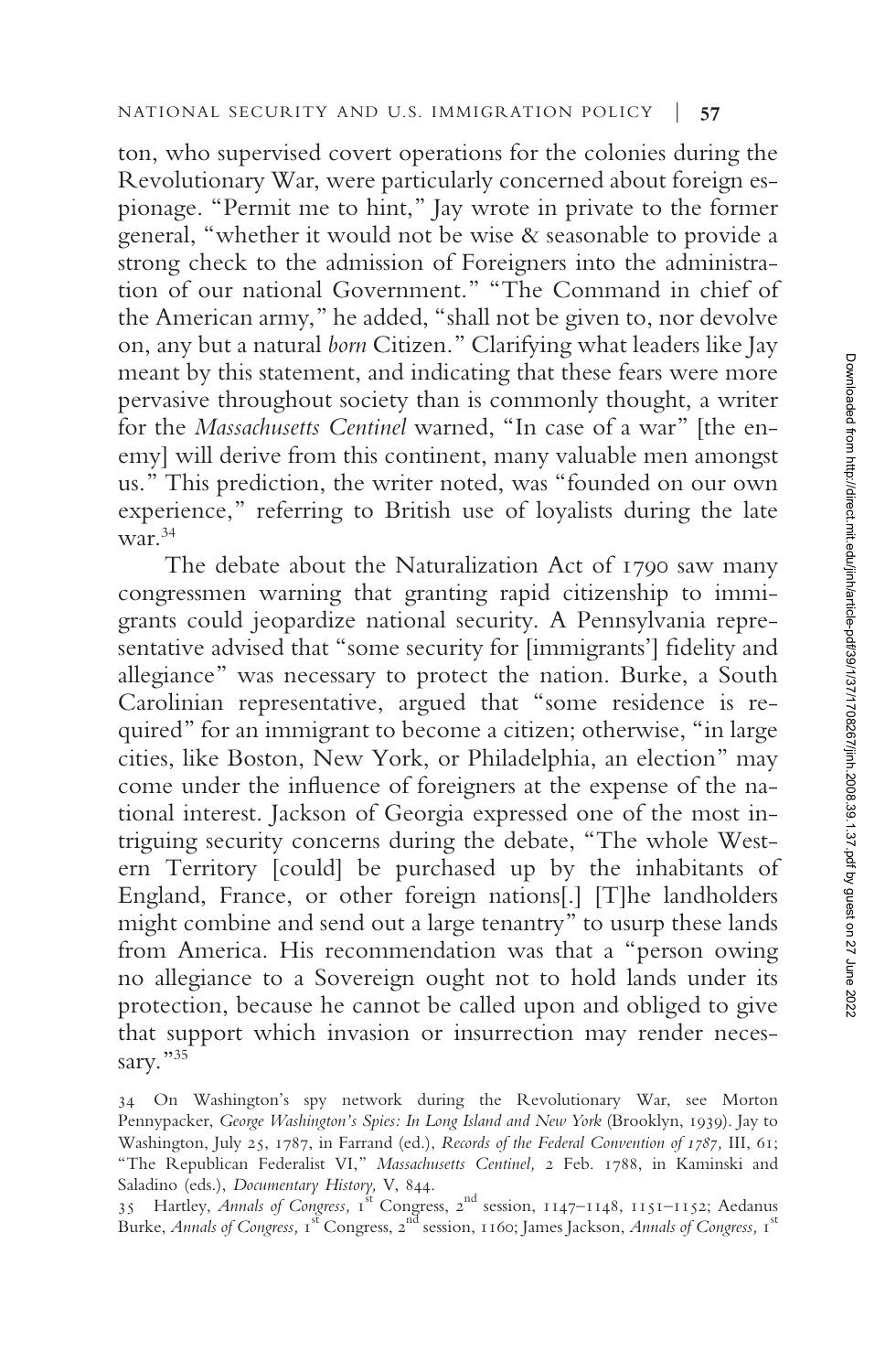### **58** | ROBBIE TOTTEN

The founders also worried that other parts of the Confederation would follow the example of New Connecticut (now Vermont), and Franklin (now part of Tennessee), which declared independence and formed sovereign nations. Washington thought that if foreign immigrants "form[ed] commercial intercourses . . . with the Spaniards on their right rear, or the British on their left, they will become a distinct people from us—have different views—different interests, [and] instead of adding strength to the Union, [would] in case of a rupture with either of those powers, be a formidable [and] dangerous neighbour." Monroe imagined foreign immigrants in the West causing the entire region to "separate from the Confederacy, so as effectually to exclude any new State from it." Foreign leaders also recognized that the Americans could lose the West, and perhaps sensed an opportunity.<sup>36</sup>

Not unlike the political alarm about the possibility of losing the West or the general insecurity about the risks of foreign migration, the terror about slave revolts was unrelenting in the South. After all, the leaders of the Revolution in Sant-Domingue (now Haiti) had successfully overthrown the French government there. Governor Pinckney of South Carolina wrote in private that the

Congress, 2<sup>nd</sup> session, 1161; William Smith, *Annals of Congress*, 1<sup>st</sup> Congress, 2<sup>nd</sup> session, 1150–1151. The naturalization law of 1790 provided that "all free white persons" who have immigrated to the United States and resided in the country "for two whole years shall be entitled to all the rights of citizenship." As several immigration scholars have observed, this was, by any comparison, a "liberal" and "generous" naturalization law. Kettner, *Development of American Citizenship,* 236; Tichenor, *Dividing Lines,* 53. The debate about the naturalization bill of 1790 was similar to that in the Federal Convention: The representatives wanted to encourage immigration to spur growth but also protect the nation from foreign harm and conspiracies. Franklin, *Legislative History,* 38.

<sup>36</sup> On Vermont, see Onuf, *Origins of the Federal Republic;* on Franklin, Samuel Cole Williams, *History of the Lost State of Franklin* (Johnson City, 1924). Washington to Knox, December 5, 1784, in Abbot and Twohig (eds.), *Papers of George Washington,* II, 171; Washington to Governor Benjamin Harris on October 10, 1784. *ibid.,* II, 89–99; Monroe to Patrick Henry, August 12, 1786, in William Wirt Henry (ed.), *Patrick Henry: Life, Correspondence, and Speeches,* (New York, 1969), II, 296–297; Monroe to Madison, August 14, 1786, in Rutland and Rachal (eds.), *Papers of James Madison,* IX, 104; King to Gerry, June 4, 1786, in King (ed.), *Life and Correspondence of Rufus King,* I, 175–179. For comments by foreign leaders, see Charles Gravier, comte de Vergennes to François Barbé-Marbois, May 10, 1785, in Giunta (ed.), *FRUS,* II, 624–626; Marbois to Vergennes, February 23, 1785, *ibid.,* II, 560–562; Don Diego María de Gardoqui to José Moñino y Redondo, conde de Floridablanca, August 23, 1785, *ibid.,* II, 764–767.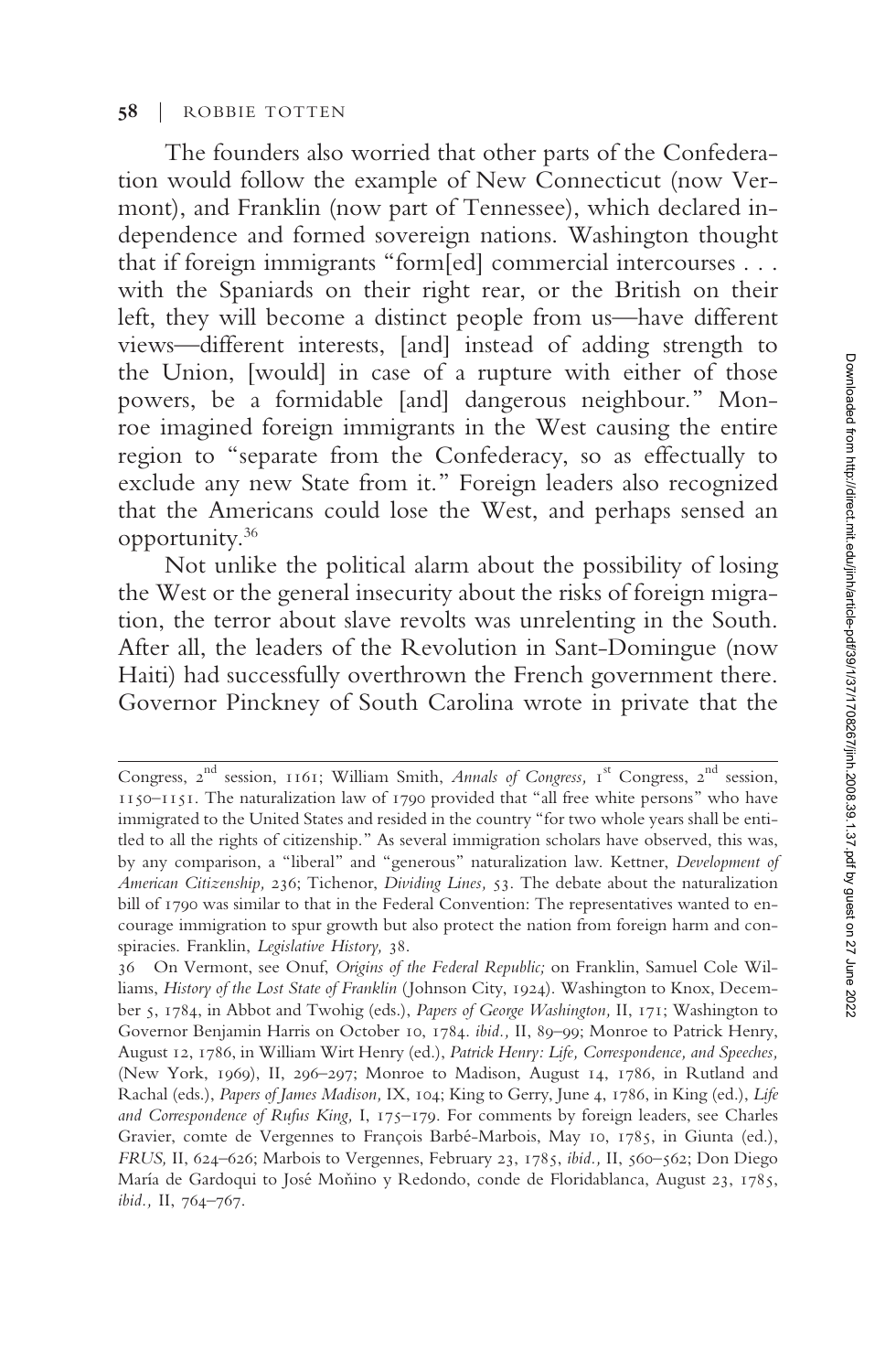Black Republic of Haiti has lit "a flame which will extend to the neighboring islands, and may eventually prove not a very pleasing or agreeable example to the Southern States." Jamaican slaves had attempted revolts in 1730, 1769, and 1776, and American slaves had planned and/or caused similar upheavals dating back to the colonial era. The presumption was that the origin of, and solution to, the threat lay partly in the nation's immigration policies; the fact that imported slaves outnumbered foreign white immigrants in many areas of the South heightened the risk of revolt.<sup>37</sup>

The founders' attitudes about immigrants coming to the states have much to say about U.S. immigration policy. Their views about British and Haitian "terrorism" is eerily similar to those expressed by American politicians today, suggesting that the challenges that the United States currently face concerning immigration are not new.

superpower interaction with regard to immigration The founders revealed themselves to be deeply sensitive to the security components of migration policy. But were their fears about immigration based on actual foreign threats? European leaders certainly made persistent attempts to retard migration flows to the thirteen states, imposing emigration bans on certain classes of people, proscribing written propaganda by promotion agents, spreading pamphlets that depicted American life negatively, and significantly increasing travel costs for immigrants.<sup>38</sup>

Were these actions taken because foreign powers were apprehensive about rising American power? Bond, the British consul in Philadelphia, wrote to the foreign office of Great Britain, "I have great satisfaction in observing that the spirit of migration has of late years remitted exceedingly. Still however numbers do arrive upon this continent annually; particularly from Ireland." A few days later, he outlined just how his country should check "the rage for emigration" to the United States, explaining that "the distracted

<sup>37</sup> See Matthewson, *A Proslavery Foreign Policy: Haitian-American Relations During the Early Republic* (Westport, 2003) (Pinckney's quotation, 22–23); Rucker, *River Flows On,* 17–119. 38 On attempts by European leaders to restrict emigration to America, see Brite, "Attitude of European States," 195–224; Maldwyn A. Jones, "The Background to Emigration from Great Britain in the Nineteenth Century," *Perspectives in American History,* VII (1973), 12; Zolberg, *Nation by Design,* 60, 103–107.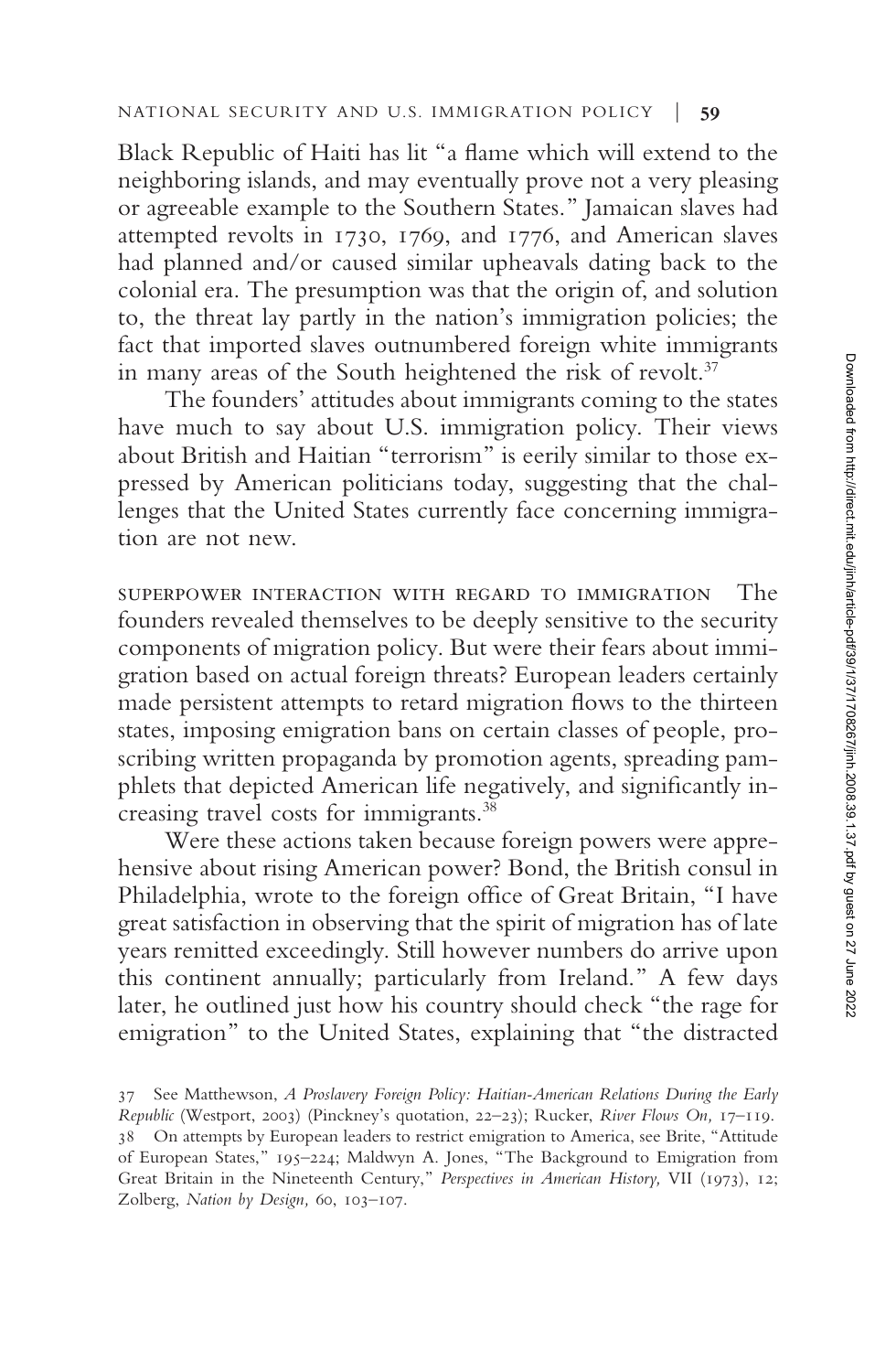situation of the United States affords a most favorable opportunity to encourage migrations from hence into Canada" and that Britain should therefore issue a "promulgation of the terms and advantages of settlement" in Canada to entice "laborious sober people [to] remove into a country where they can enjoy once again the blessings of his Majesty's Government."<sup>39</sup>

Though gratified by Britain's measures to stop the emigration of "artificers from Great Britain and Ireland" to the United States, Bond also ventured that the British Crown should pay the travel expenses for any of its former citizens, particularly artisans, who would journey back across the Atlantic to their home country: "[It] would be but a small national expenditure productive of a great national benefit—for thus numbers would be reclaimed." Attempts to curb emigration from Britain, however, were not successful. A frustrated Bond was eventually to lament, "The passenger trade from Great Britain and Ireland is a constant source of population and advantage for this country . . . we suffer a severe depopulation and America derives vast benefit from it."<sup>40</sup>

The British were not alone in their misgivings about increasing the American population. Rendón, the future Spanish *Intendente* in the New World, explained to Governor Bernardo de Gálvez of Louisiana that "enmity between the [United States and Spain]" was brewing on the western frontier about control of the Mississippi. He counseled Spain to negotiate immediately because "The American population . . . is multiplying so rapidly that the settlement called Kentucky alone has added thirty thousand souls . . . and emigration from the... many families from Europe is continuing." Otherwise, he warned, "His Majesty's possessions" would soon endure "very disagreeable results." Barbé-Marbois of France, who would later negotiate the Louisiana Purchase as minister of finance under Napoleon, noticed the tension between Spain and the United States, but he could not envision a peaceful compromise; instead, he reported that Spain was actively trying to "impede" the growth of American settlements by sending soldiers

<sup>39</sup> Phineas Bond to Lord Carmarthen, November 16, 1788, in Giunta (ed.), *FRUS,* III, 868–870; Bond to Evan Nepean, November 16, 1788, *ibid.,* III, 870–874.

<sup>40</sup> Bond to Nepean, November 16, 1788, *ibid.,* III, 870–874; George Miller to Carmarthen, November 30, 1788, *ibid.,* 889–892; Bond to Lord Grenville, September 10, 1791, in Edith Abbott (ed.), *Historical Aspects* of the *Immigration Problem* (Chicago, 1926), 222; Bond to Grenville, November 23, 1794, *ibid.,* 222–223.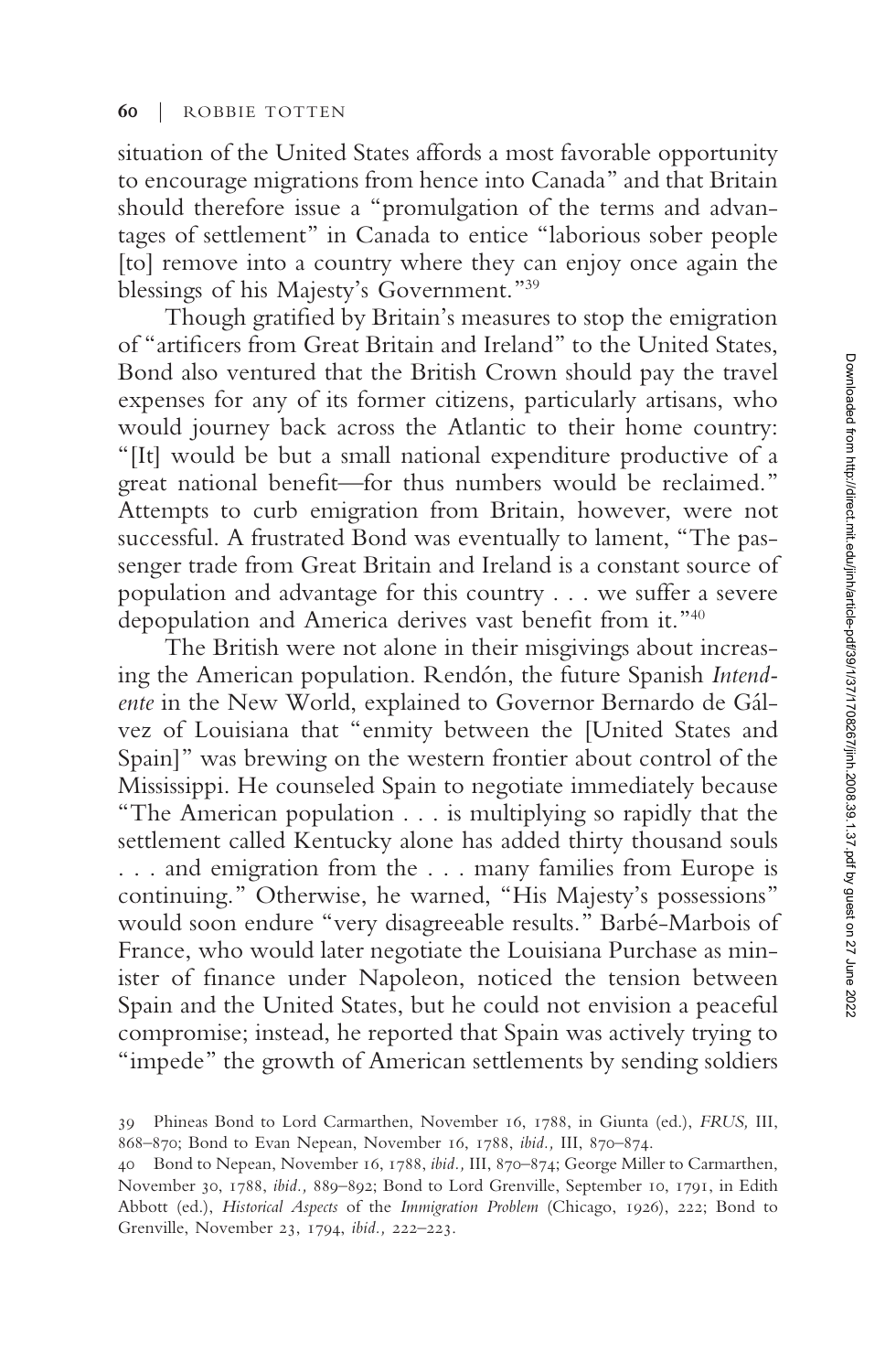to its North American posts: "New Orleans and the Posts of the Floridas are being considerably reinforced, a thousand men have recently been sent there from Havana."<sup>41</sup>

According to Mearsheimer, "Great powers not only seek to gain power over their rivals, they also aim to prevent those foes from gaining power at their expense." The reaction of foreign leaders to mass migration to the United States provides strong support for his claim: Whereas American leaders attempted to attract immigrants to strengthen their nation, foreign leaders attempted to prevent them. The interaction of great powers with regard to North American immigration offers insight into the forces underlying U.S. immigration policy.<sup>42</sup>

The findings of this article have a direct bearing on the existing historical and theoretical literature about U.S. immigration policy, as well as on contemporary policymaking. That security factored more prominently into early U.S. immigration policy than scholars recognize warrants against the popular myth that the founders opened the nation's borders for ideological and moral reasons. Support for this traditional claim comes frequently from such public pronouncements as Washington's declaration to newly arrived Irish immigrants in 1783, "The bosom of America is open to receive not only the Opulent and respectable Stranger, but the oppressed and persecuted of all Nations and Religions." But an analysis of what the founders said in private contexts, including letters to trusted friends and colleagues, suggests that the true record has been distorted in favor of "images that glorify the past." Contrary to romantic notions of the American founding, the founders welcomed foreigners to the United States partly to increase wealth and military strength within a competitive international system.<sup>43</sup>

American political leaders throughout the nineteenth and the

<sup>41</sup> Francisco Rendón to Don José de Gálvez, February 12, 1785, in Giunta (ed.), *frus,* II, 551–552; François Barbé-Marbois to Vergennes, February 23, 1785, in *ibid.,* II, 560–562; Vergennes to Marbois, May 10, 1785, *ibid.,* 624–626.

<sup>42</sup> Mearsheimer, *Tragedy of Great Power Politics,* 155, 157.

<sup>43</sup> For the Washington quotation, see n. 21. On U.S. public opinion of immigration, see Nancy Foner, "Immigrant Commitment to America, Then and Now: Myths and Realties," *Citizenship Studies,* V (2001), 27–39; Kenneth K. Lee, *Huddled Masses, Muddled Laws: Why Contemporary Immigration Policy Fails to Reflect Public Opinion* (Westport, 1998). Rudolph, "Globalization and Security," 5, and Hollifield, "The Politics of International Migration: How Can We 'Bring the State Back In?" in Caroline B. Brettell and *idem* (eds.), *Migration Theory: Talking Across Disciplines* (New York, 2000), 152, argue that the security dynamic of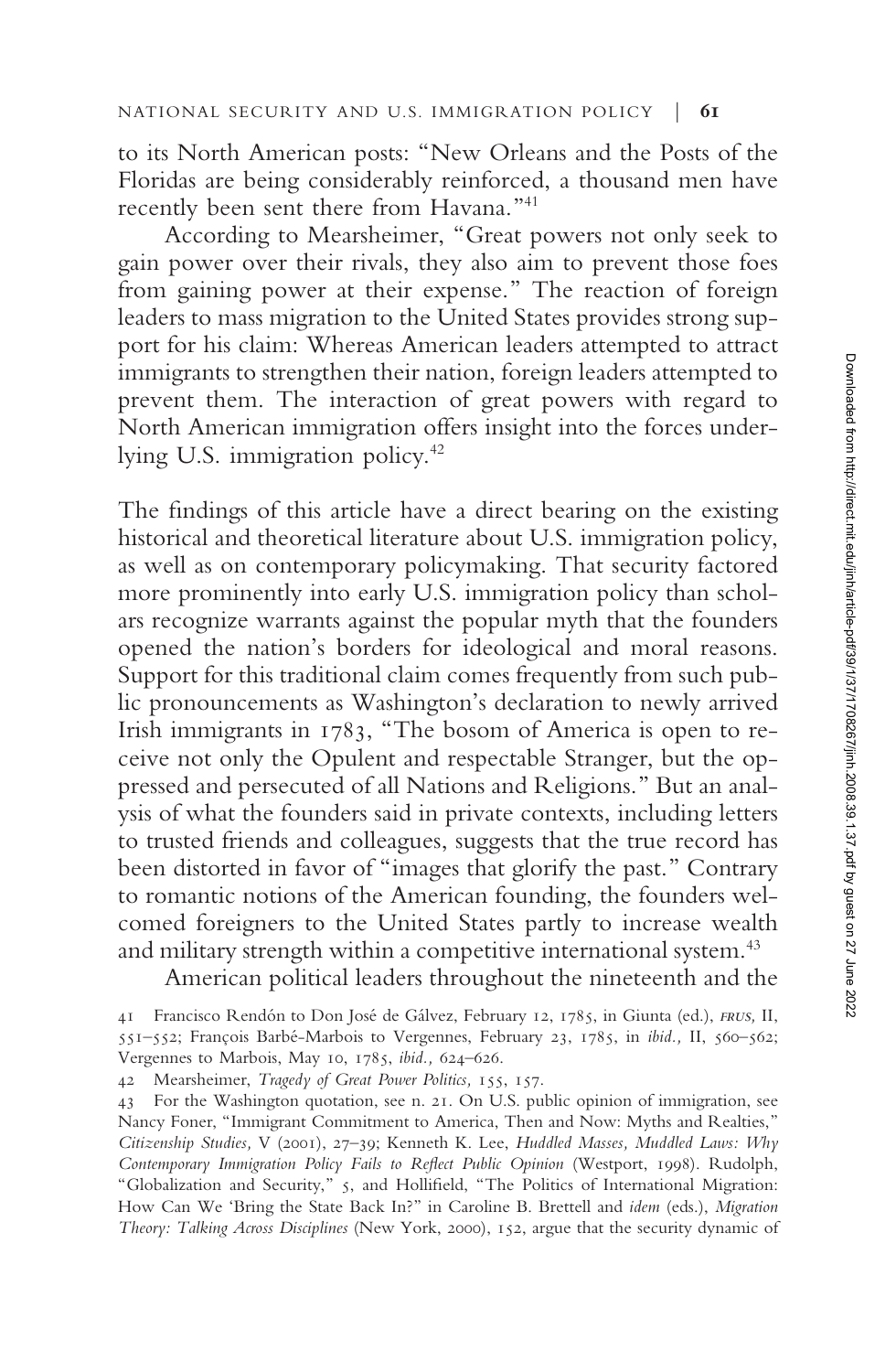twentieth centuries upheld the founders' view of security as an important component to immigration policy. During the Civil War, President Lincoln declared immigration to be "one of the principal replenishing streams, which are appointed by Providence to repair the ravages of internal war, and its wastes of national strength and health." He approved one of the only direct federal efforts to recruit foreigners to the United States. During the early years of the Cold War, a private memorandum by the National Security Council suggested that the Refugee Relief Act of 1953, packaged to the public as a humanitarian gesture, was actually intended to "encourage the defection of all USSR nations and 'key' personnel from the satellite countries," thus to "inflict a psychological blow on communism." Soon after the attacks of September II<sup>th</sup>, a government spokesman stated the obvious, "The current terrorist threat to the United States comes almost exclusively from individuals who arrive from abroad." The secondary literature on immigration policy provides evidence that security factored into most, if not all, of the significant pieces of immigration legislation throughout U.S. history, including the recent bills proposed in Congress concerning border policy. A comprehensive analysis of U.S. immigration from the nation's founding until the present day could be undertaken profitably to analyze its security dimension.<sup>44</sup>

The existing theories of immigration policy primarily use economic, cultural, geographical, ideological, and interest-group factors to explain national behavior. Few of these works integrate the role of the international system and security into their research agenda. Yet, Hollifield, Lemay, Meyers, Rudolph, Tichenor, Tietelbaumb, Weiner, and Zolberg suggest that international variables play a critical role in migration policy, as they did when the

immigration has been neglected because scholars consider international migration to be "low" (social and economic) rather than "high" (military) politics.

<sup>44</sup> Abraham Lincoln, "State of the Union Address, 1864" (December, 1864), http:// www.presidency.ucsb.edu/ws/index.php?pid?29505 (accessed June 10, 2005). For the quotation regarding the Refugee Relief Act, see Rudolph, *National Security,* 48; for the quotation regarding September 11, Zolberg, "Guarding the Gates," in Craig Calhoun, Paul Price, and Ashley Timmer (eds.), *Understanding September 11* (New York, 2002), 285; for secondary literature explicitly connecting security to U.S. immigration policy, see Meyers, *International Immigration Policy; idem, National Security;* Zolberg, "Guarding the Gates"; for secondary literature implicitly supporting a security interpretation, Tichenor, *Dividing Lines;* Zolberg, *Nation By Design.*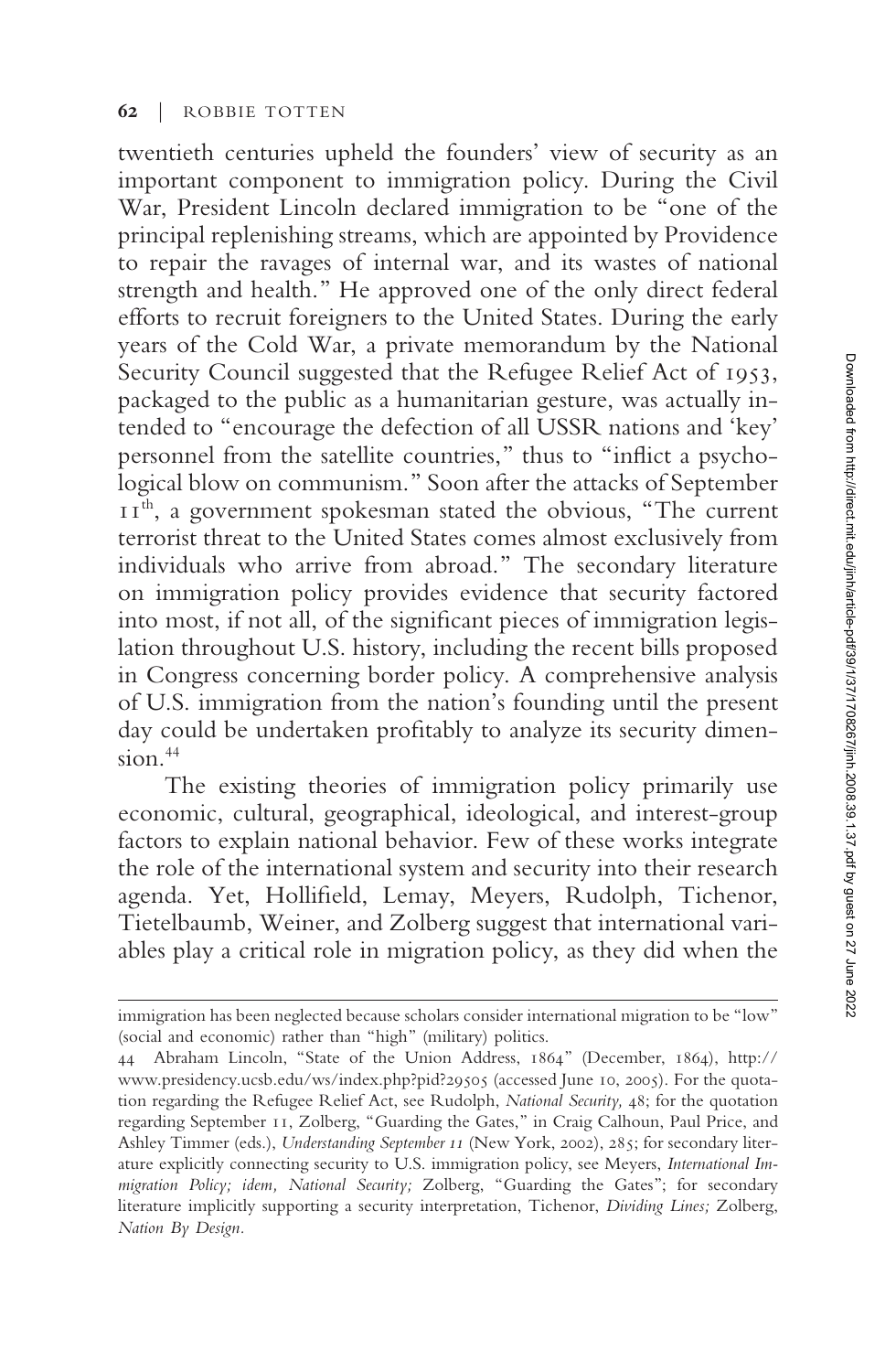founders of the United States made their observations about immigration and security.<sup>45</sup>

The analysis herein also corroborates Rudolph's theory of immigration policy, which focuses primarily on security as a determinant. A state's perception of geopolitical threat, he argues, can account for its border policy. Yet, because this variable cannot predict how and when a state will react to external threat. Rudolph incorporates "ideas"—neoclassical economic beliefs, nationalism, and xenophobia—as intervening factors to help his model to make accurate predictions of policy. Ideas, however, are difficult to measure and manipulate. The findings herein offer more concrete ways to structure the security components underlying state immigration policy—ethnic assimilation, economic strength, espionage, border security, population, manpower for the armed forces, and terrorism.<sup>46</sup>

Huntington and Schlesinger predict that today's rapidly accel-

45 For an excellent overview of international migration and immigration policy, see Hollifield, "Politics of International Migration,"  $137-186$ . For examples of cultural and ideological theories, see David Jacobson, *Rights Across Borders: Immigration and the Decline of Citizenship* (Baltimore, 1996), 8–13; Debra DeLaet, *U.S. Immigration Policy in an Age of Rights* (Westport, 2000); for examples of economic and International Political Economy theories, Hollifield, "Migration, Trade, and the Nation-State"; Alan Kessler, "Guarded Gates: Factor Mobility, Domestic Coalitions, and the Political Economy of American Immigration Control," unpub. Ph.D. diss. (University of California, Los Angeles, 1999), 12–17, 20–52; for examples of social and interest-group theories, Freeman, "Modes of Immigration Politics in Liberal Democratic States," *International Migration Review,* CXXIX (1995), 881–902; LeMay, *From Open Door to Dutch Door,* xiv–xv; for a political geography theory, Jeanette Money, *Fences and Neighbors: The Political Geography of Immigration Control* (Ithaca, 1999); for discussions of international migration within international systems, Hollifield, *Immigrants*, *Markets*, *and States,* 19–41; *idem,* "Migration, Trade, and the Nation-State"; Lemay, *Guarding the Gates;* Rudolph, "Globalization and Security"; *idem. National Security and Immigration; idem,* "Security and the Political Economy of International Migration"; Teitelbaum and Weiner (eds.), *Threatened Peoples, Threatened Borders;* Tichenor, *Dividing Lines,* 9–10, 43–45; Weiner, *Global Migration Crisis;* Zolberg, *Nation by Design,* 11–14.

46 Rudolph's theory purports to show that neoclassical economic and nationalist ideas cause a state to enact "open" policies during times of high geopolitical threat because robust economic production, sparked in part by immigrant labor, is thought necessary for strength and security, and because citizens feel a sense of commonality in the face of external threat, making them less disposed to exclusionary thoughts. Neoclassical economic and xenophobic ideas cause a state to enact "closed" policies during times of low geopolitical threat because the state is less concerned with the economic components of security, and because xenophobic tendencies are likely to manifest absent a motive for citizens to unite. Rudolph's theory applies primarily to postwar U.S. immigration policy, not necessarily across the board. Nonetheless, Rudolph's model provides an excellent foundation for thinking about U.S. immigration policy, identifying three main security components in the postwar period—terrorism, immigrant labor, and assimilating diverse ethnicities (Rudolph, *National Security,* 11–40).